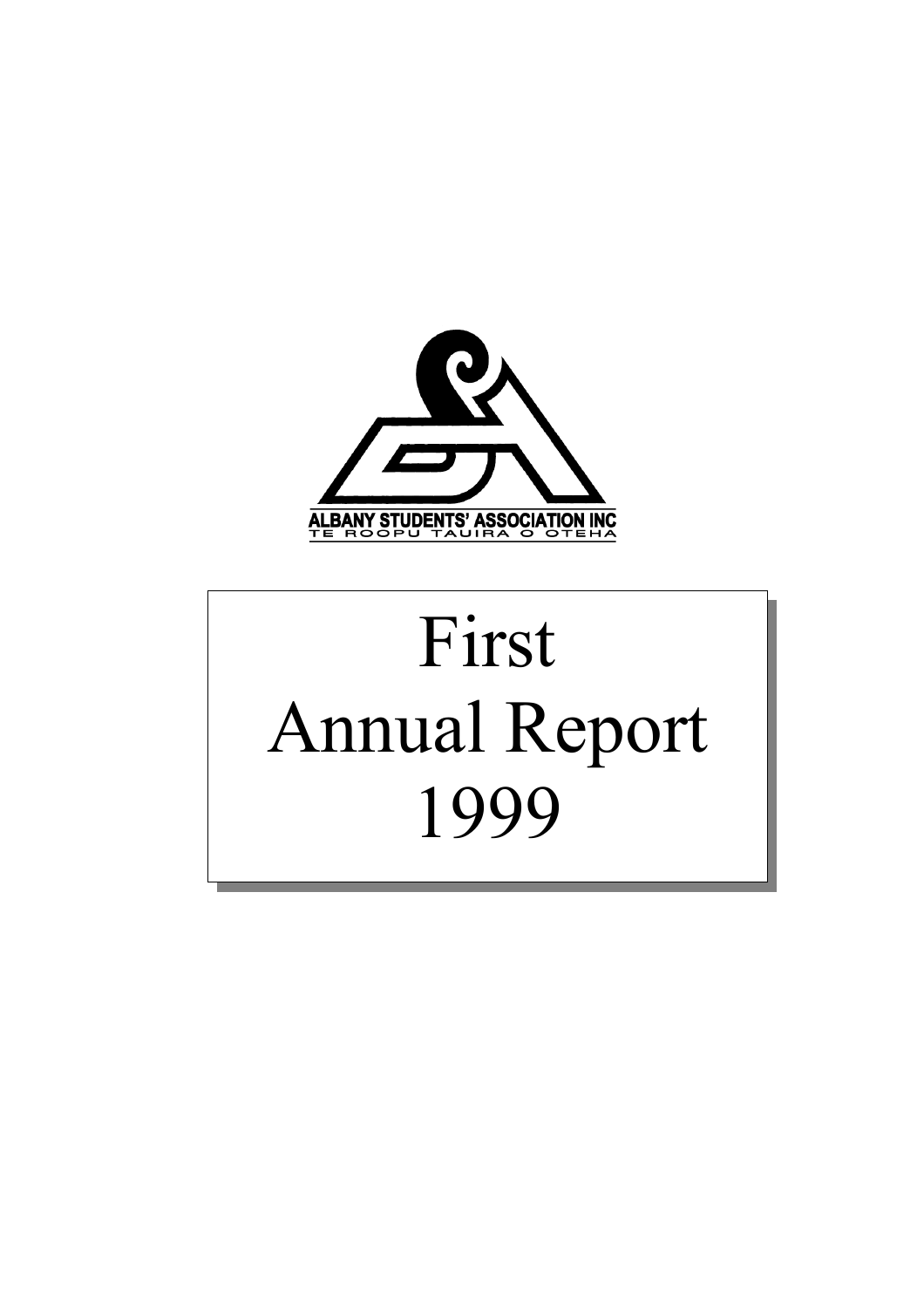# *FIRST ANNUAL REPORT AND FINANCIAL STATEMENT FOR THE YEAR ENDED 31 DECEMBER 1999*

# **Contents**

# *Page No.*

| 3              | Members of the Executive                             |
|----------------|------------------------------------------------------|
| $\overline{4}$ | Students' Representatives on 1999 Committees         |
| 5              | <b>Statement of Financial Position</b>               |
| 7              | <b>Statements of Financial Performance</b>           |
| 9              | <b>Statement of Movements in Equity</b>              |
| 10             | Notes to the Financial Statements                    |
| 15             | <b>Audit Opinion</b>                                 |
| 17             | President's Report                                   |
| 23             | Manager's Report                                     |
| 30             | <b>Education and Welfare Vice-President's Report</b> |
| 35             | Co - Women Students' Representative' Report          |
| 37             | Co - Maori Students' Representatives' Report         |
| 41             | International Students' Representative's Report      |
| 43             | Co - Post-Graduate Students' Representatives' Report |
| 47             | Recreation and Leisure Representative's Report       |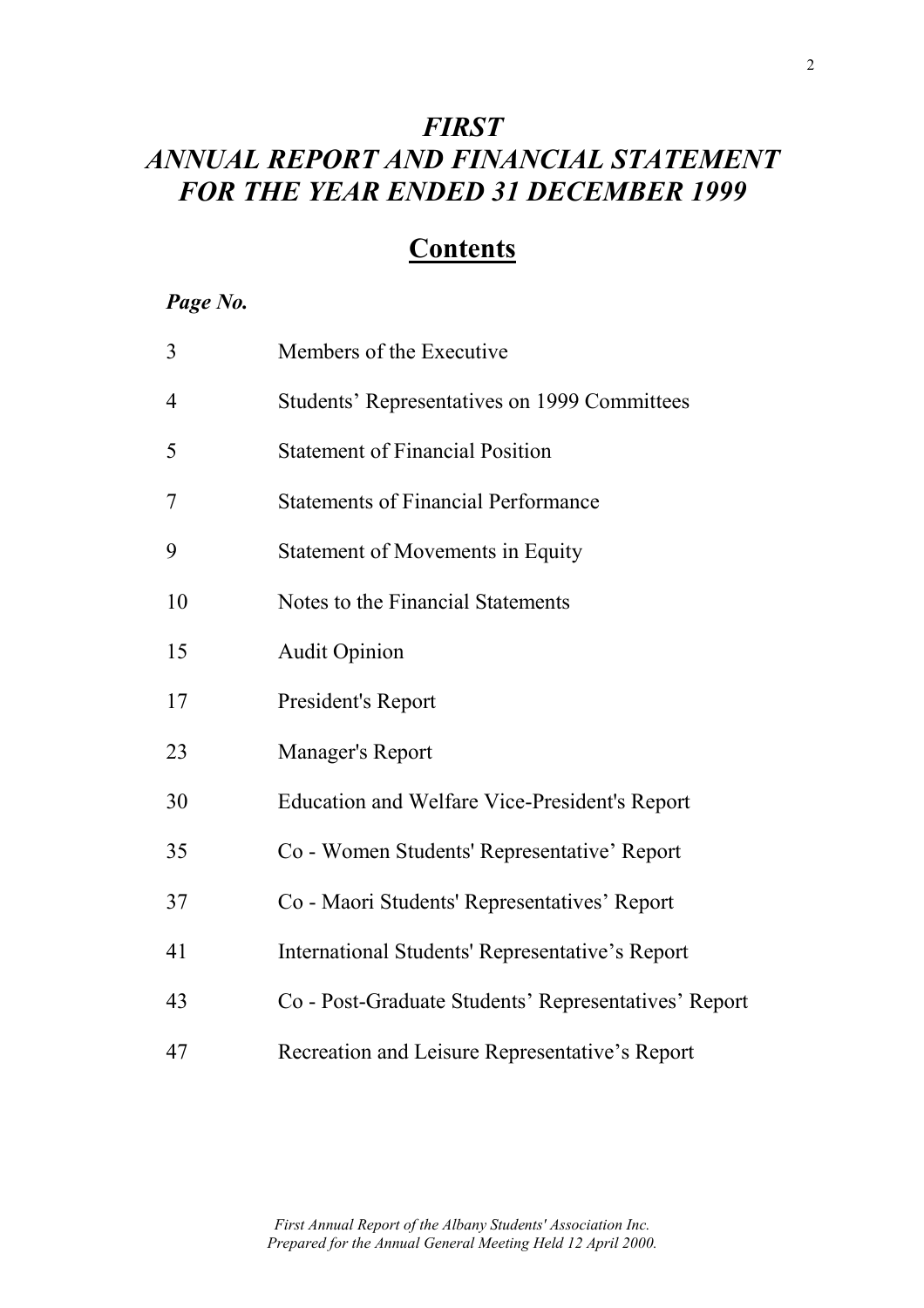# **MEMBERS OF THE 1999 EXECUTIVE COMMITTEE**

| President                               | Maria Cavanagh                                                   |
|-----------------------------------------|------------------------------------------------------------------|
| Vice President (Administration)         | Nadia Malizia<br>Sue Moselen<br>Vaughn Penn                      |
| Vice President (Education & Welfare)    | Mary-Elizabeth Broadley                                          |
| Maori Students' Representatives         | Sue Moselen<br>Michelle Herbert                                  |
| International Students' Representative  | Ajay Ranipeta                                                    |
| Mature Students' Representative         | James Costello                                                   |
| Pacific Island Students' Representative | Rita Pogai<br>Vaughn Penn                                        |
| Post-Graduate Students' Representatives | Emma MacDonald<br>Hilary Boyd                                    |
| Recreation & Leisure Representative     | Julia Clark                                                      |
| Women Students' Representatives         | <b>Amber Fitton</b><br><b>Rachel Giesbers</b><br>Sarah Colquhuon |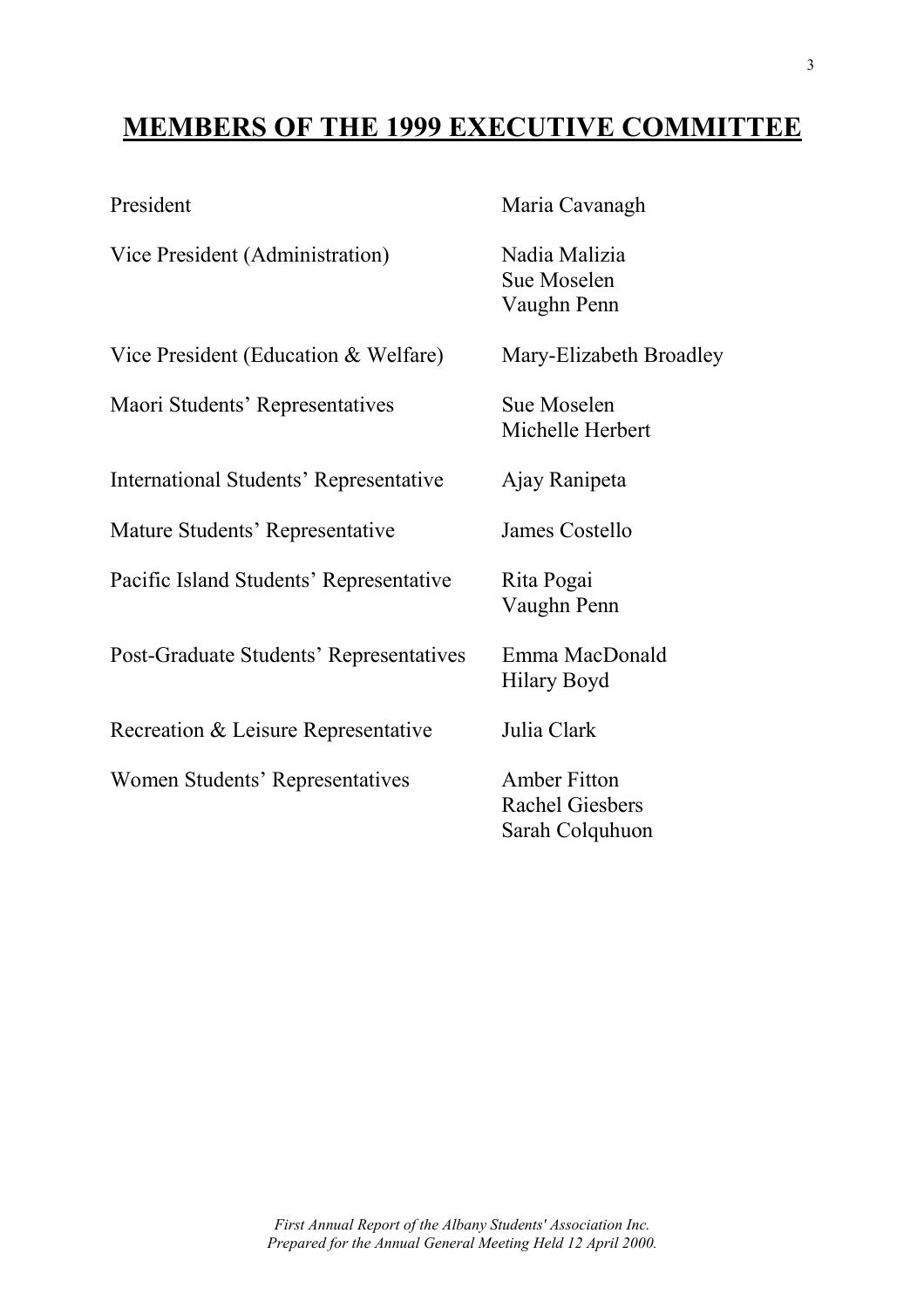# **Students' Representatives on 1999 Committees**

| Federation of Massey University Students' Associations | Maria Cavanagh<br>Nadia Malizia<br>Sue Moselen<br>Vaughn Penn |
|--------------------------------------------------------|---------------------------------------------------------------|
| Academic Committee (Albany and Palmerston North)       | Mary-Liz Broadley                                             |
| Committee for People with Disabilities (Albany)        | Mary-Liz Broadley<br>Michael McCool<br>Agnes Sneddon          |
| Disciplinary (Palmerston North)                        | Maria Cavanagh                                                |
| Equal Opportunities Committee (Albany)                 | Mary-Liz Broadley<br>Rachel Giesbers                          |
| <b>Education Quality Group (Albany)</b>                | Mary-Liz Broadley                                             |
| Graduate Advisory (Albany)                             | Emma MacDonald<br>Hilary Boyd                                 |
| Harassment (Albany)                                    | Mary-Liz Broadley<br>Ajay Ranipeta<br>Sarah Colquhuon         |
| Health and Counselling (Albany)                        | Mary-Liz Broadley<br>Rachel Giesbers                          |
| Health and Safety (Albany)                             | Ajay Ranipeta<br>Sarah Colquhuon                              |
| International Students' Advisory (Albany)              | Maria Cavanagh<br>Ajay Ranipeta                               |
| Library Advisory (Albany)                              | Rachel Giesbers<br>Mary-Liz Broadley                          |
| New Migrants Advisory (Albany)                         | Ajay Ranipeta<br>Maria Cavanagh                               |
| Pacific Island Students Advisory (Albany)              | Maria Cavanagh<br>Vaughn Penn                                 |
| Recreation and Sport Advisory (Albany)                 | Julia Clark<br>Vaughn Penn                                    |
| Spiritual Advisory (Albany)                            | Maria Cavanagh<br>Ajay Ranipeta                               |
| Student Services Advisory (Albany)                     | Mary-Liz Broadley<br>Sue Moselen                              |
| Te Whanau Ururu Tau (Albany)                           | Sue Moselen<br>Michelle Herbert                               |
| Visual and Performing Arts Advisory (Albany)           | Rachel Giesbers, Nadia Malizia                                |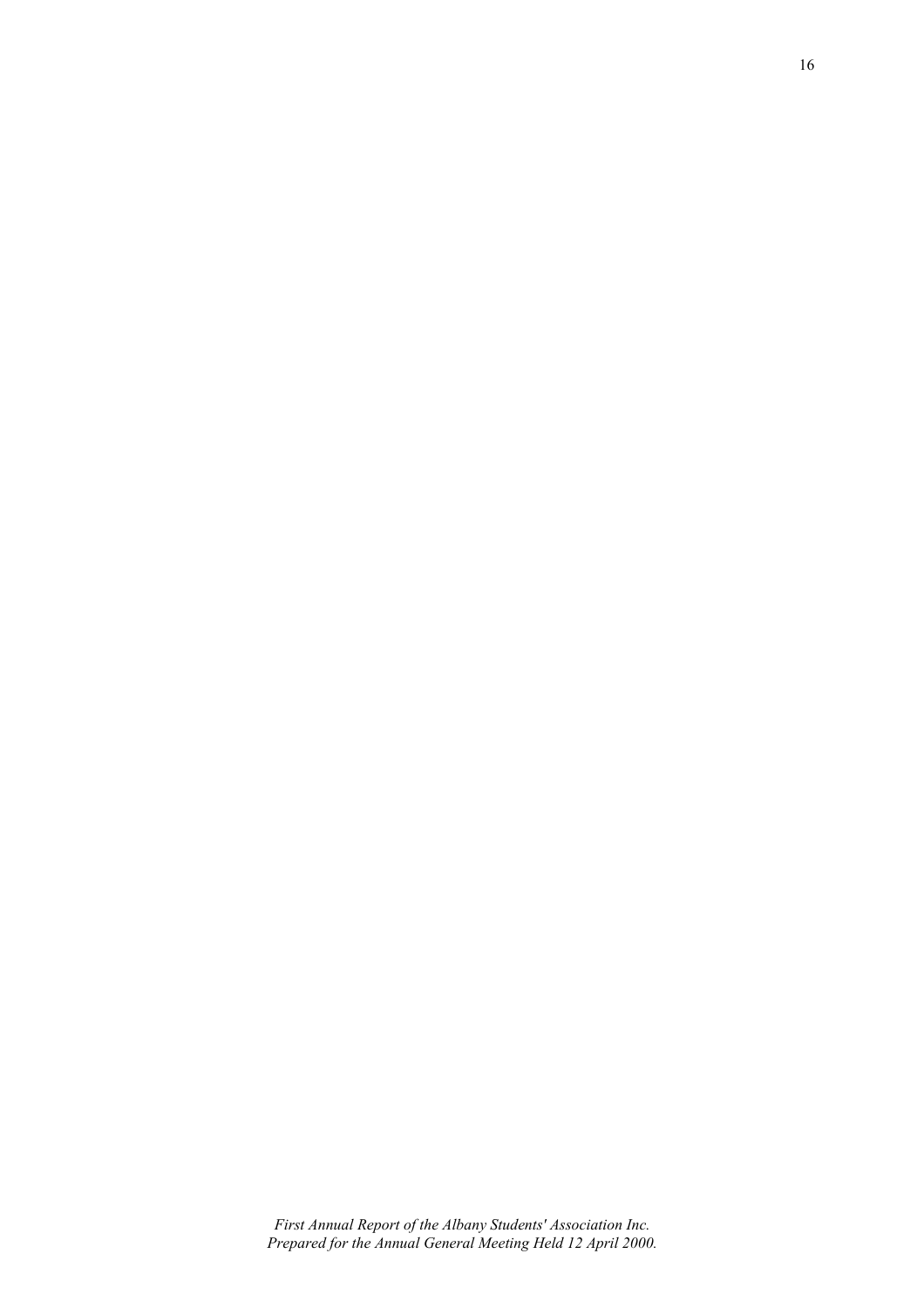# **President's Report**

## **Introduction**

Talofa lava, Kia Ora and Greetings

Six years ago the Albany campus of Massey University became operational. The campus and the quiet country town of Albany have grown rapidly together over this period. When the campus was originally opened, the Students' Association was set up as a branch of Massey University Students' Association (M.U.S.A), based in Palmerston North. During those first years, Albany campus provided first one then two representatives to the M.U.S.A Student Executive Committee. While this level of representation was acceptable in those formative years, as time went on, it became necessary for Albany campus to establish its own President and Student Executive Committee to deal with Albany-specific issues.

#### **Separation from MUSA**

In August 1998, at a Special General Meeting, the students of Albany campus voted to separate from MUSA and establish their own identity. Effective from 1 January 1999, the Albany Students' Association (ASA) would exist to serve the needs and wants of Albany students.

ASA has the best opportunity presented yet to continue to improve student advocacy, student representation and student services. Unfortunately, with a government forced referendum approaching the students in the first semester, ASA faced an uncertain future. Compelled to run a campaign for compulsory association fees in order to provide the best possible advocacy, representation and services for students, the newest students' association in the country had its back to the wall.

#### **Voluntary Student's Membership (VSM)**

With approximately 4,500 students, A.S.A sought sponsorship for this campaign from local and regional businesses, by way of funding posters, stickers, flyers and whatever assistance they could provide. The battle was fought on both fronts - the Government as well as the University. While one implemented legislation designed to cut off students' voice, the other was silent, compliant and unhelpful.

#### **University Relations**

All this, yet the relationship between Albany staff and students has been very good. This seemed to be spread to Palmerston North as I had requests to meet with the Vice-Chancellor on his visits to our lovely Campus and also Pro Vice-Chancellor, Professor Barrie Macdonald has requested to meet with my executive and myself.

Changing the University's mindset and persuading them to accept that we were no longer part of MUSA proved more difficult than expected. We were relieved to be informed by Ms Kylie Martin, the MUSAPN President, of Council's acceptance of our new name but were however, disappointed in the way that we were treated upon our attendance to Council. While we thought Council would allow us to speak, on the issue of our name change directly, we were not granted speaking rights and we had to fight for them to even acknowledge our attendance.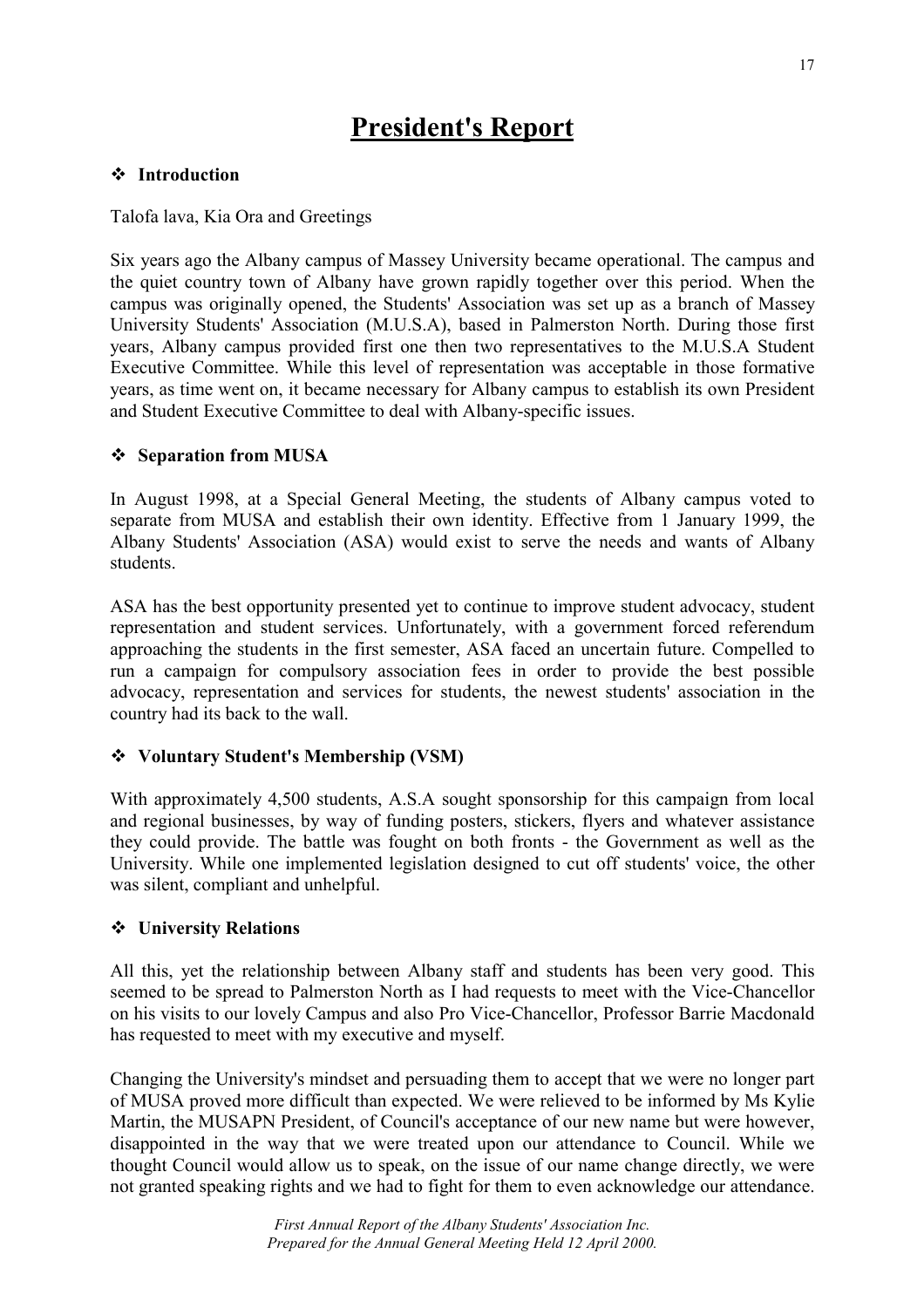Albany Students' Association believed that Council was established as the governing body of the institution, and that decisions made by this body would only be made after hearing from all concerned, thereby enabling them to make the best decision possible for all concerned. At least this lesson was learned early into my term rather than later.

As the battle with Council continued, ASA continued to focus on the issue of survival. It was imperative that we persuade as many of our students of the worth of supporting the association at Albany Campus. We had been touching base with other students' associations and comparing notes and ideas. Paramount was the development of effective inexpensive campaign ideas that would break up the monotony of "same old, same old", and help us to win the battle against the push for Voluntary Student Membership (VSM).

# **Auckland Tertiary Institution Students' Associations Group**

One of these strategies involved ASA's participation in a recently formed group of Auckland Tertiary Institution Students' Associations. The Presidents of each Association met regularly to discuss common issues confronting students and ways to resolve them. We also sought to promote social activities between each Executive as a great way to unwind with people in similar positions. Members included Unitec Student Union (USU) Auckland University Students' Association (AUSA), Auckland College of Education Students' Association (ACESA) and the Auckland Institute of Technology Students' Association (ATISA).

# **Open Day**

Albany held an open day for 7th Form students on April Fools' Day. This was a great success for the University and ASA, for the purposes of promoting Albany as the best choice for tertiary education, in Auckland.

# **Creative Writing Award**

As part of the Albany Campus celebration of creativity, a prize-giving ceremony was held to appreciate the creative writing skills we have on this campus. The judge for the evening was Briar Grace Smith, well-known short-story author and playwright. All participants got to read their stories to the audience before the top three authors were awarded their prize. Then we were all treated to a MADSODS (drama club) extravaganza that capped the evening beautifully.

# **New Zealand University Games (NZUG**)

The University Games in Christchurch proved a success. Albany sent 25 participants, due to constitutional issues impeding the decision to join University Sport NZ, and as such attending the games. Our participants had two weeks to prepare and did extremely well considering. I should thank our Recreation and Leisure Representative, Julia Clark, the University Recreation Officer, Sarah Barson and the Albany Team Manager, Johnny Kale for their hard work in organising our teams for the University Games. So on behalf of Albany Campus, thank you. The Blues Award ceremony was also a success, Albany excelled taking four Massey Blues Awards.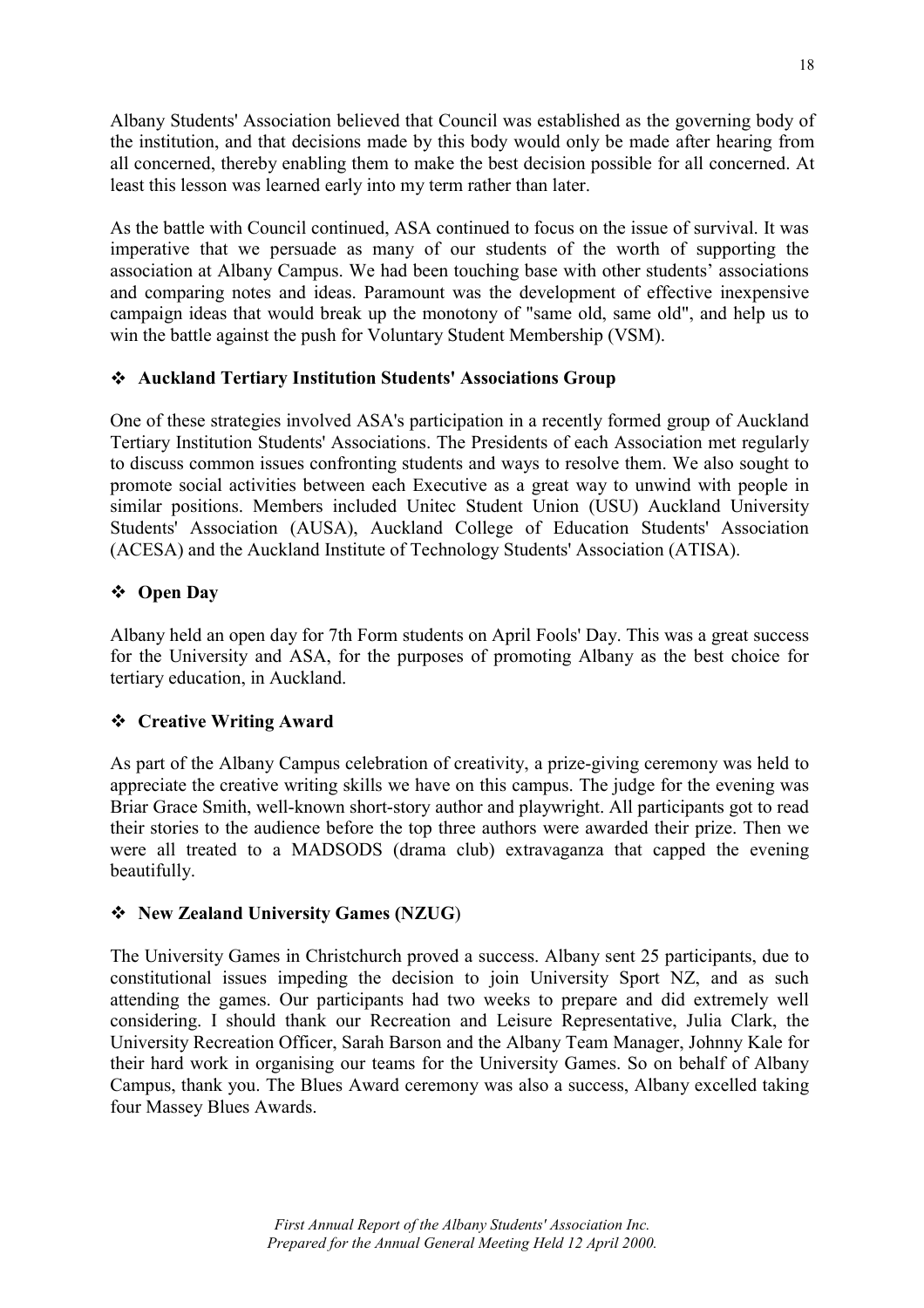#### **Minister of Finance Visit**

Albany students were given the opportunity to question Bill English, Minister of Finance in person. ASA attempted to get as many Students as possible to come along on the day (his visit was organised during the Easter break, when no one was on campus). A handful of Albany students turned up and questioned him on the Government's policy on Student Loans. When asked why the government continued to seek profits from tertiary students who are already experiencing expenditure overload, the Minister's response was to compare Tertiary Education to a Farmer buying the farm's first truck. "Education is just as much a tool of the trade for students as a truck is for a farmer, a farmer, however, doesn't get an interestfree loan to buy his truck, so why should students?"

Here I am mistakenly believing an education is a right, not a privilege. Unfortunately, the current Government does not agree. It is time for a change of Government, I think. Did anyone notice this was the third Voluntary Student Membership Referendum the National Government has put before the House? Probably because they did not get the results they were hoping for?

And so the discussion began and ended. We, however, did invite the Minister back to discuss what he can do for us as opposed to what he hasn't done for us, but he declined.

#### **Graduation**

With Graduation creeping up, ASA planned some tasteful Graduation stunts and activities. These included the traditional 'Champagne Breakfast', held in Takapuna, a body-painting exhibition-come performance art and also a fly-over by the College of Aviation with a banner saying "Congratulations to Graduates from Massey University, Albany". The possibility of a celebration of Pacific Islands' Graduates is also in the pipeline for next year. This is an idea that has been thrown around for a couple of years, so to see it become a reality in the near future will be wonderful.

On behalf of the students that graduated, a big thank you to Ada Marama for her organisational skills. You and your teams made graduation that extra bit special for all our graduating students. Thank you also to the Recreation Officers, Sarah Barson and Vicki Hudson and Communication Liaison Lianne Granville for the organisation of the Champagne Breakfast and our famous body painters (who also get a big thank you). Graduation was awesome. Once again, a proud moment for me, as Student President.

#### **ASA-TWONAM Memorandum of Understanding (MOU)**

Te Waka o Nga Akonga Maori and ASA are currently working together on a 'Memorandum of Understanding', similar to the one that exists between the New Zealand University Students' Association and the national Maori Students' Association, Te Mana Akonga. We hope to be the first students' association to implement such an agreement at a regional level. The M.O.U is a policy agreement between the two associations that complements Te tiriti o Waitangi.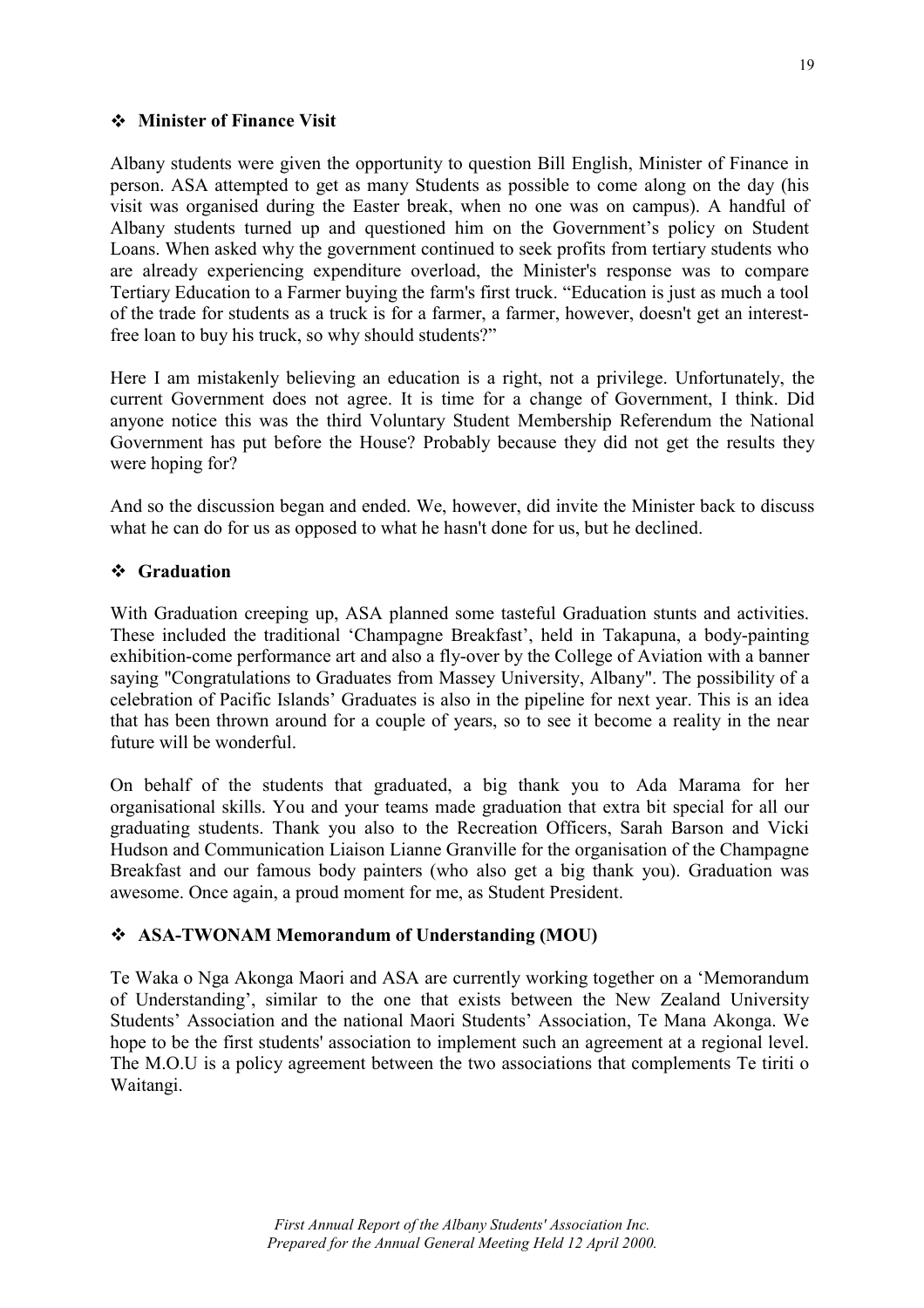## **Te Whare**

Discussions over 'Te Whare a Iwi' began in April. The University appears to want to address the issue of provision of a whare on the main campus site within the next few years and have resolved to include the design into the future development programme. In the meanwhile, they are making available Building 75 on the Oteha Rohe precinct as somewhere for Te Waka o nga Akonga Maori (TWONAM) and all Maori students to use.

## **Pacific Island Students' Liaison**

Last year a part-time Pacific Islands' Liaison position was established through the Department of Social Policy and Social Work budget because the University did not have sufficient funds (in the general budget) to provide one, yet the need was there. This year, I was pleased to hear, the university has not only taken over the contract, but also provided the position with an office.

# **Compulsory Student Membership it is!**

We won the referendum. Despite the National Government's attempts to silence Students' Voices, Massey University students have spoken loud and clear: WE WILL RETAIN OUR VOICE!, (unlike the current Government in the next elections). A big "thank you" to all that voted, especially those that voted Compulsory. You Rock!

# **Opening of Quad A**

The Governor General, Sir Michael Hardie-Boys, also visited our Campus. He made a lovely speech at the opening of Quad Block A. Marilyn Waring brought to our attention what a great photo opportunity it was to have the Governor General, the Principal of Albany and the three Women Presidents of Massey University together. It was great to see Liz Barker and Kylie Martin in Albany, for Graduation. Liz is the President of the Extramural Students' Society (EXMSS), and Kylie the President of Massey University Students' Association Palmerston North (MUSAPN). Both are Student Representatives on Council. Auckland College of Education Students' Association (ACESA) President Chris Judd, also came to Albany to celebrate us becoming Compulsory.

# **Work and Income New Zealand**

1 have read articles, of late, informing the general public of the dysfunctional role WINZ has undertaken with respect to the issuing of Student Allowance payments. This issue has been around since day one of WINZ taking over Student Allowances and will only be exacerbated when they seek to assimilate Loans as well. We have had continual complaints of WINZ losing students' original documents (birth certificates, passports, etc.), huge delays in Allowances, together with the "Mission Impossible" of speaking to anyone except their recorded message, on the phone. I spoke to one student that applied for their Student Allowance in December, and did not receive a payment until after April. These are reasons why Students' Associations have had to establish Hardship funds and Food banks. Once again, a lack of support by the current Government for Students, yet unlimited support for APEC.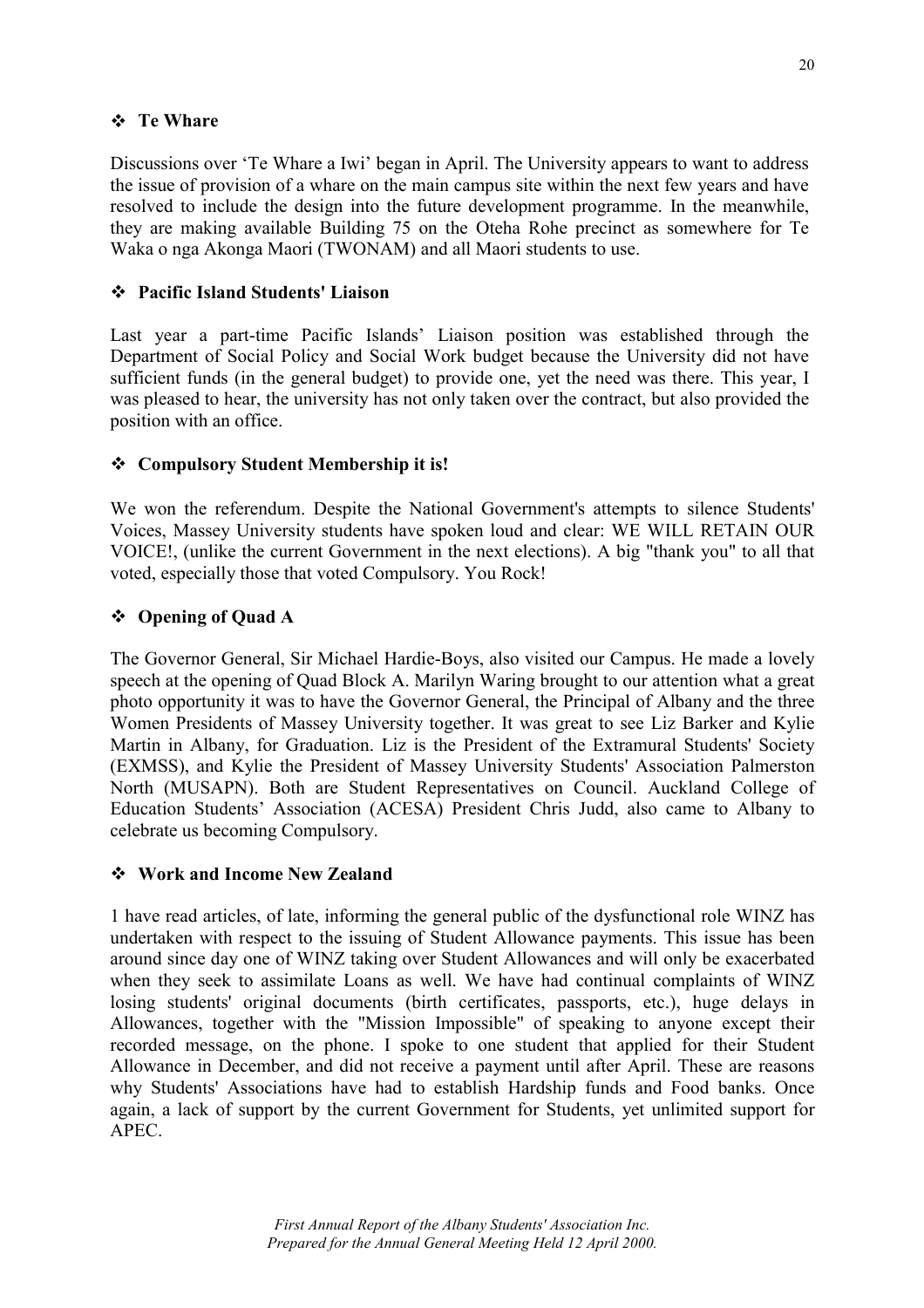#### **APEC**

Don't get me started on APEC. The clearing out of the homeless, because they will reflect badly on the Government. That's it - sweep it all under the carpet. Let's just hide them from view for the short term so that we don't have the time to deal with them on the long term. After APEC, who cares where they go, as long as it's not embarrassing for the Government of course, because we don't have poverty in Aotearoa.

## **❖** NZUSA @ Albany

The ASA student executive worked extremely hard preparing and hosting the New Zealand University Students' Association (NZUSA) July Conference. This was our chance to put the Albany campus of Massey University on the student political map. NZUSA July conference dates were the 8th - 11th July. Thursday 5<sup>th</sup> July was "Women's Conference", where issues relating to women in university studies were raised and discussed, along with future campaigns to raise awareness and support for women in tertiary study. Over 51% of tertiary students in Aotearoa are women and statistics show it takes a woman four times longer to repay her student loan due to lower wages in the workforce, family obligations and childrearing. With 1999 being an election year, these are issues that need to be tackled and will play a major role in how students vote nationally.

Christina Rizos was the "National Co-ordinator for Women's Issues" and this was Christina's time to inform us of the campaigns already underway. The one that grabbed my attention was "Thursdays in Black". This campaign has been running for at least two years, where women wear black on Thursdays to signify "Women demanding a world without rape and violence". This is a campaign anyone can participate in and which takes virtually no time or effort. One of our leading fashion magazines, Fashion Quarterly, has also taken up this campaign in support of NZUSA.

Friday 9th July began with a powhiri welcoming 60 students from across Aotearoa onto our campus. Nga Puhi and Ngati Whatua representatives came to validate our powhiri. The continual remarks of amazement at the beauty of our campus filled us with pride; the majority of the students had never seen a brand new building in a University before and were astonished at how clean they looked!

After the kai, we went straight into the difficult discussions on restructuring our national body. NZUSA had been representing students nationally for over 70 years, with restructuring occurring where and whenever necessary. However, the restructuring had never been as serious as it was this year. With the National Party Government effectively declaring war on tertiary students and succeeding in dragging Auckland University Students' Association (AUSA) into the "No Funding" lane of its "Privatisation Highway", the single most important aim of the conference was to restructure to accommodate the budget shortfall created by AUSA's move to becoming a voluntary organisation as well as Canterbury University's notice to withdraw from the national body.

Saturday 10th July included a "De-colonisation Workshop" for the first half of the day. Each campus did a round of what was happening on their campus in regards to our commitment to "Te Tiriti o Waitangi". Unfortunately, I missed the first part and as such the report on Albany. However, I am told ASA was, if not the worst, a close second place to the worst nationally. So there is a lot of room for improvement.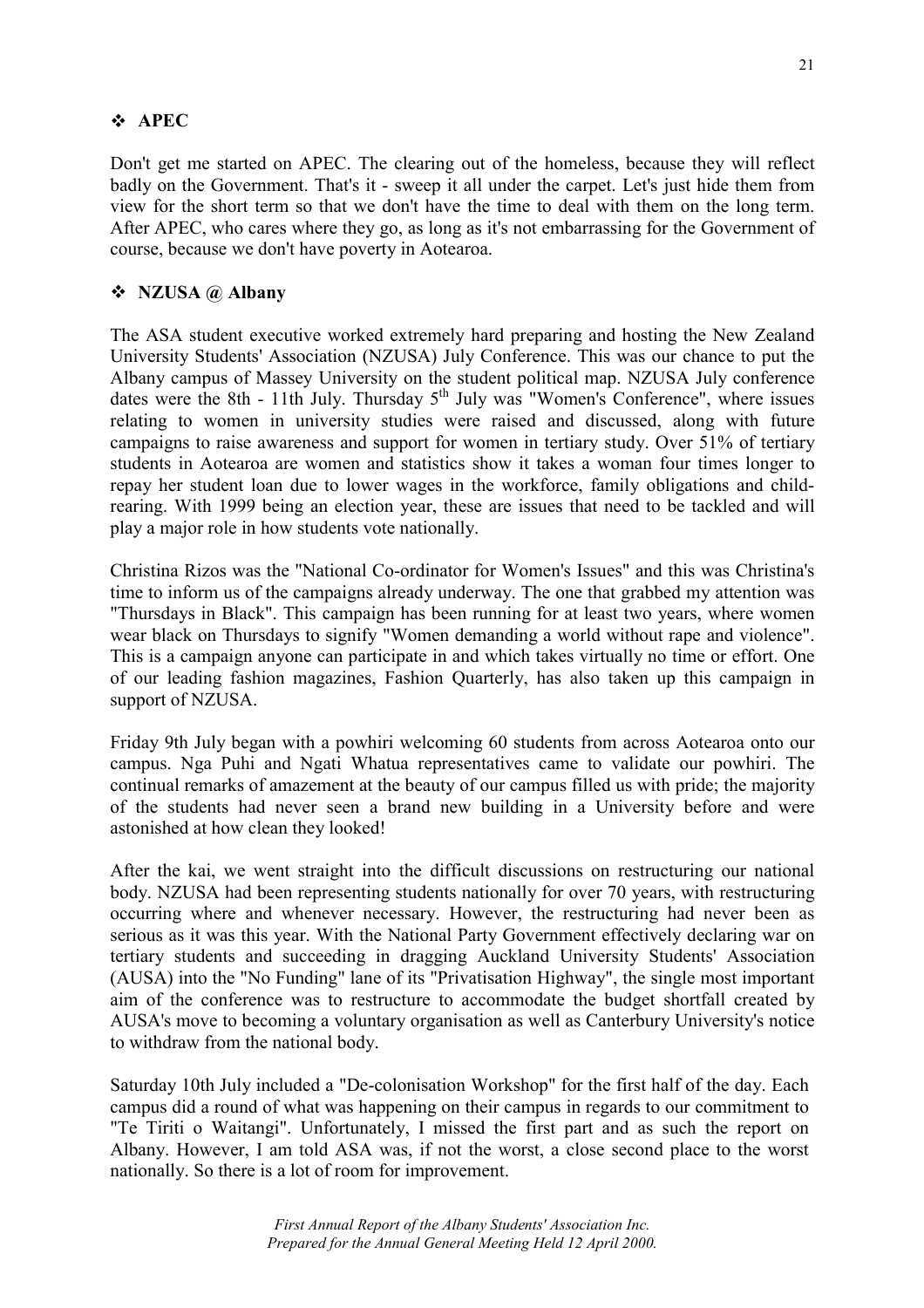This was hardly all that occurred throughout the year, but touches on most of the major issues we faced. Finally I would like to thank my Executive and Staff for their support throughout the first year of ASA and look forward to the association serving the needs of students well into the next Millennium and beyond.

Fa'afetai lava I le avano mo le nei lipoti.

**Maria Cavanagh President 1999**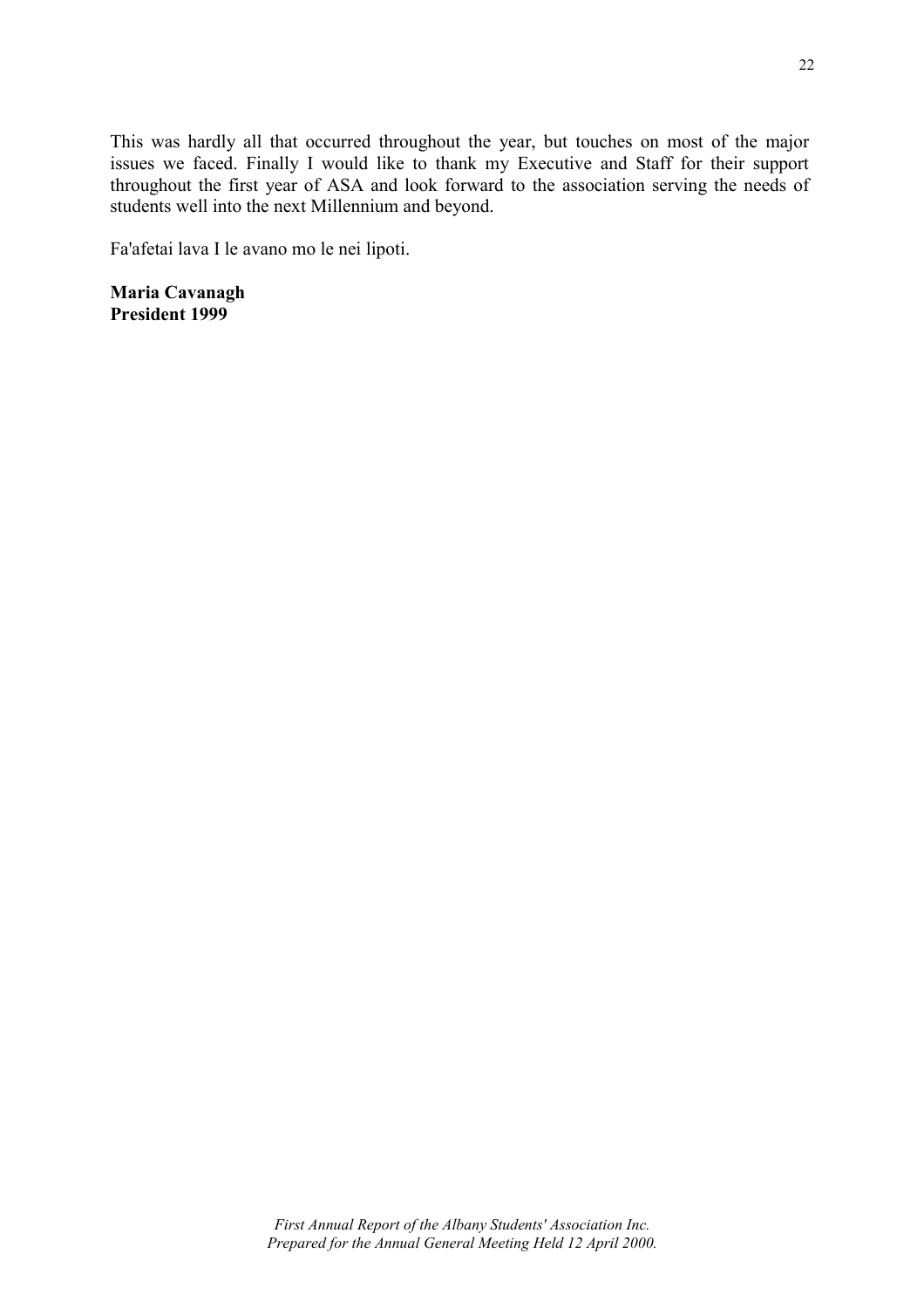# **Manager's Report**

## **Introduction**

The ASA Manager is the head of the Services and Administration arm of the Association (see diagram below). It is an appointed, as opposed to an elected, position and one that I have held since 1993, although this is the first year of operation for the Albany Students' Association Inc. It is also the only full-time (40 hours a week plus) position for the entire association which often means that the work-load at certain times of the year can be extreme.

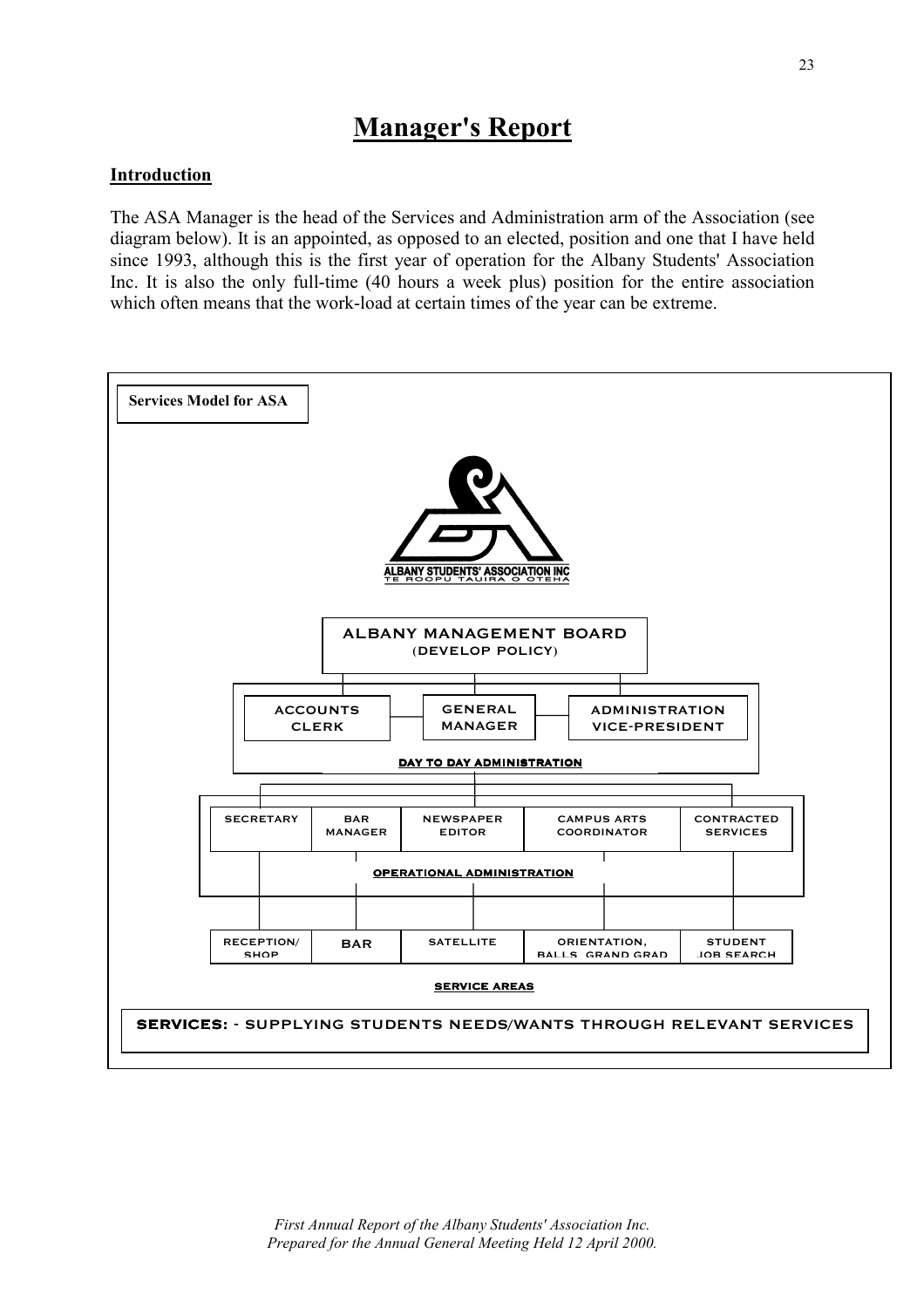A vast number of things came across my desk throughout the year of varying importance. Here are the high points:

# **Separation from MUSA**

The Special General Meeting held in 1998 allowed for the separation from Massey University Students' Association along with the formation and incorporation of the Albany Students' Association Inc. I helped draft the Constitution and Regulations, organised and submitted the documentation to the Registrar of Incorporated Societies, aided in the selection of an Auditor and a Legal Firm for the association and helped set things on track for the start of the year.

#### **Federation of Massey University Students' Associations**

Massey University Council initially refused to recognise a separate students' association for the Albany campus. Their specious argument was that they were precluded from doing so due to the current legislation which meant the institution was only allowed one association of students – this was even though they already recognised the Extramural Students' Society (EXMSS) and were in the process of merging with both Wellington Polytechnic and Auckland College of Education.

The problem of recognition extended to collection and payment of the ASA fee but held similar problems for other students' associations assimilated by Massey. In order to solve this as equitably as possible, I assisted in the drafting of a Constitution and Regulations for a proposed "Federation of Massey University Students' Associations". I also acted as Returning Officer for the first Council Representative election and kept the minutes of the inaugural meeting. The desire is for a structure that will allow for adequate co-ordinated representation to Council of matters pertaining to all associations as well as a spokesperson that refers information back to each campus for comment and resolution. Progress to date is slow, there are still problems especially in the establishment of clear lines of communication and the group has been renamed the Students' Associations of Massey University (SAMU).

# **Accounting System**

The separation from MUSA has also meant a separation of the accounts. Where previously we were only responsible for recording and referring information to the Accounts Clerk at Palmerston North, we are now directly responsible for disbursements, payroll, debtors and creditors, and keeping clear and accurate records. This part of the job has grown to occupy more and more of my time and it became necessary to employ a part-time Accounts Clerk to assist in the preparation of the paperwork as well as outside assistance in the preparation of GST returns.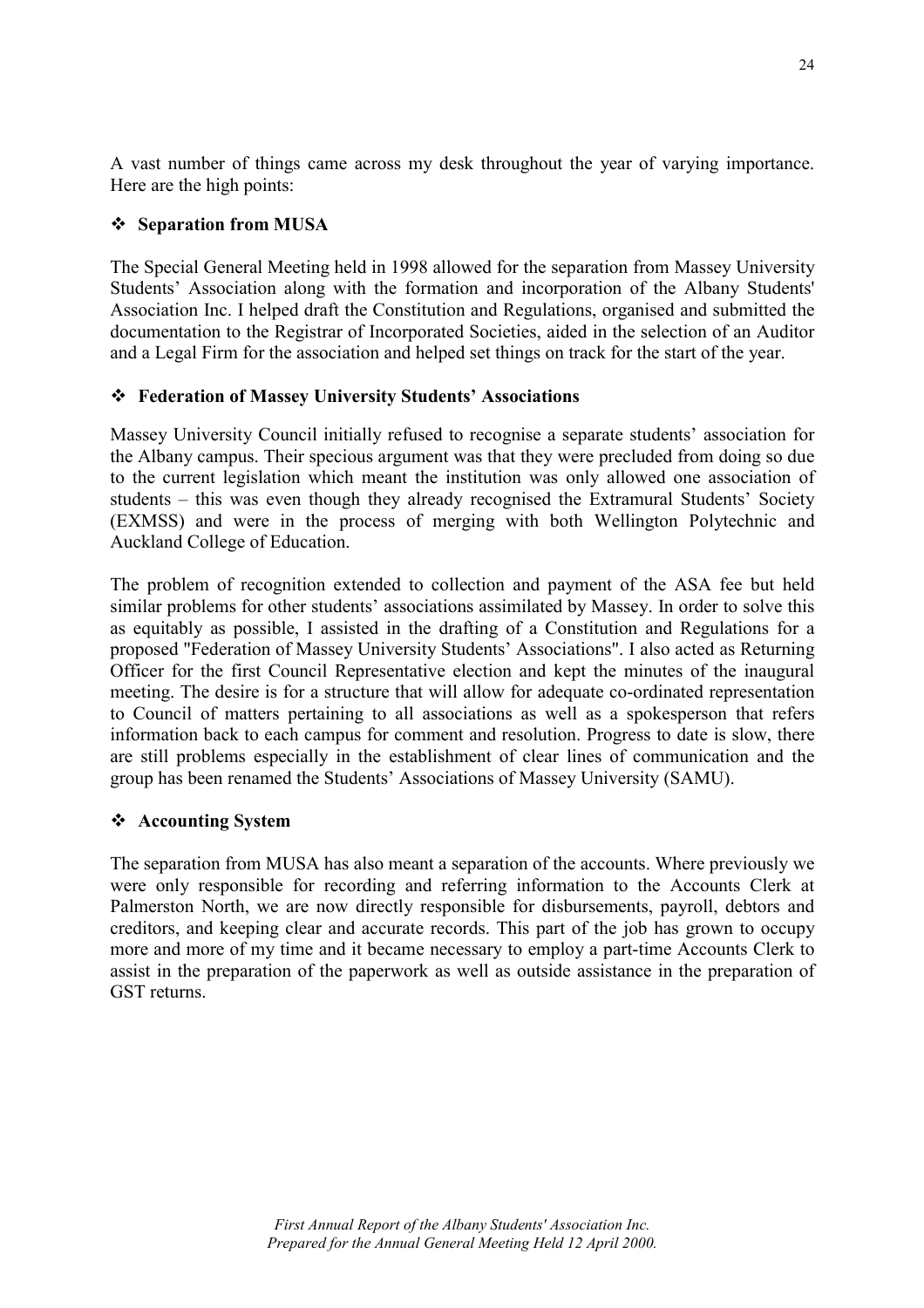#### **Staff and Contracts**

The separation also made ASA directly responsible for all its own employment matters. Technically, all staff are employed through the Manager who is in turn employed by the Executive Committee. Being a mainly volunteer organisation has meant that most of the staff are students, part-time or contractors. ASA employed a total of around 60 people in mainly minor capacities but the staff base here has a core of six persons working a minimum of 20 hours a week. The best, although slowest part of the separation, was the opportunity to finally review all the contracts held by the association for both staff and executive. Many inconsistencies had crept into an ad hoc system that needed desperately to be reviewed by someone in contract law. The matter was taken to the Association's lawyers – Davenports, and we finally possess a set of self-consistent contracts that ensure that the Association meets all its obligations towards its employees and its membership.

#### **Policy Manual**

We inherited a policy manual from our MUSA cousin that, although extremely helpful in part, is largely representative of the Palmerston North environment. The long process of reviewing this document to make it appropriate to Albany continues.

#### **Lease**

With our own legal representatives, another long-standing issue – that of a full and correct lease for occupation of Buildings 67 and 70 could be reviewed and sent to the University. This document will, among other things, allow us the opportunity to apply for a separate Club Licence for Scholars', finally removing the control of its licence from the University.

#### **Management Board**

A sub-committee of the Executive committee that deals specifically with the Services arm of the association, Management Board sought to meet on a monthly basis in order to review the financial position of the association and consider and resolve matters for later ratification by the Executive Committee. I acted as Minute Taker and prepared the agenda for the various discussion items. This forum gave me the opportunity to discuss various important matters directly with the Executive, which was particularly helpful in that previously I would only submit reports to the Executive committee without the opportunity to partake in any of the discussion. This way I could offer more help and advice and I hope this proved beneficial to all involved.

# **Te Waka O Nga Akonga Maori (TWONAM) and the Heads of Agreement (HOA)**

This is another long-term matter that is hopefully heading for resolution in 2000. Our partner Maori Students' Association – Te Waka o nga Akonga Maori (TWONAM) incorporated separately from us back in 1997. At this time, a Heads of Agreement (HOA) was developed that set out terms and conditions between TWONAM and MUSA Albany (as we were then). It included details in terms of collection and disbursement of fees, provision of representatives to the ASA Executive (including a job description later incorporated into the Constitution and Regulations) and charges for services provided by one group to the other. However, when ASA incorporated separately to MUSA, the document ceased to have any legal standing.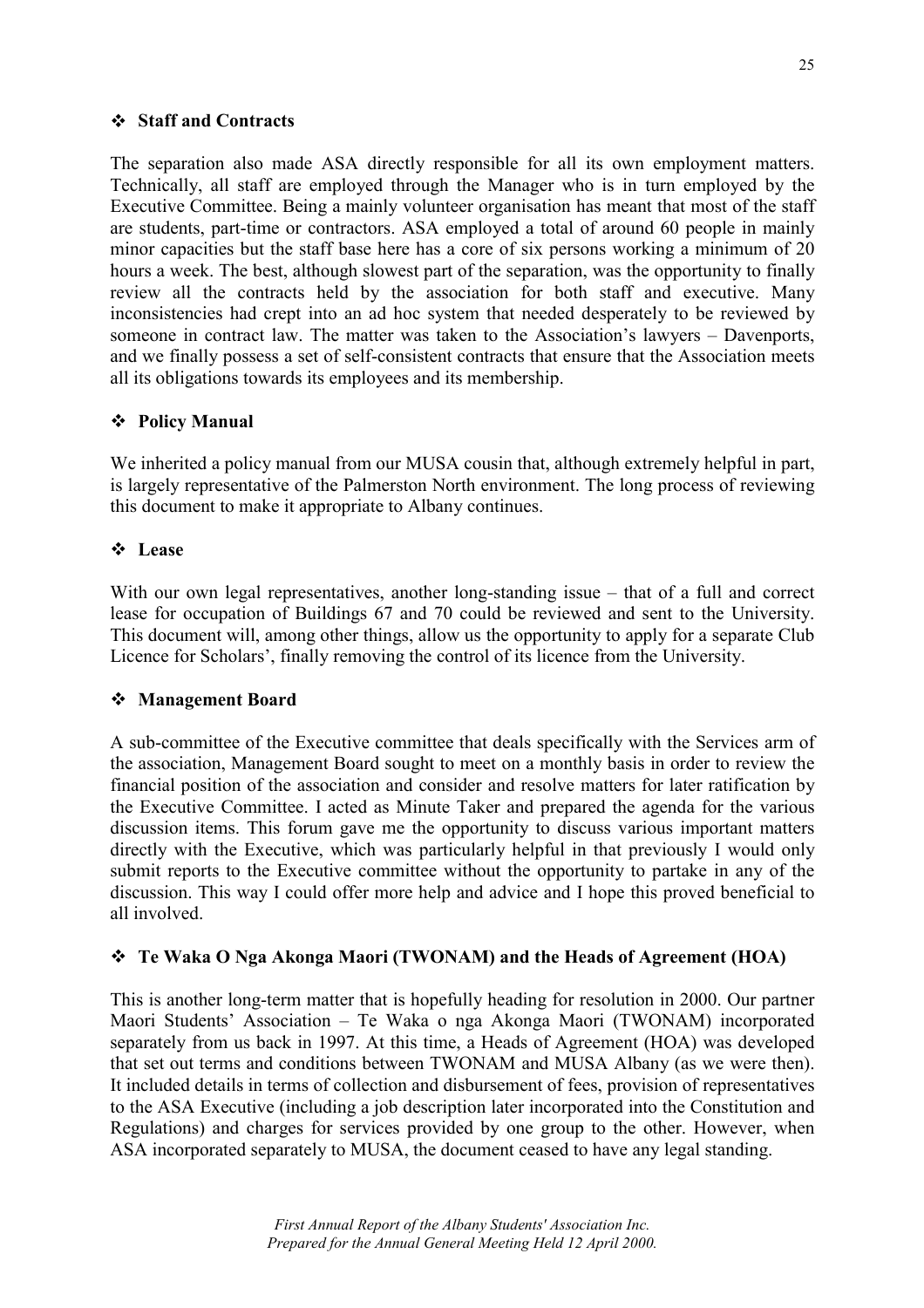The opportunity then arose to revisit the terms and renegotiate them as part of a new Heads of Agreement. TWONAM's Maori Students Representatives – Sue Moselen and Michelle Herbert took the first step by drafting an agreement based in part on the HOA between the national body NZUSA and its partner, Te Mana Akonga (TMA). This was referred to me for comment. I reworked it and referred it back. At this time the matter remains unresolved and although we are dealing with TWONAM in the same way that we always have, it remains imperative that this contract is finally resolved.

# **University Relations and Information Provision**

For all the conflicts that arise throughout the year, the University administration at Albany is generally pretty amenable and approachable. 1999, however, saw the University restructure its service arm – contracting, shrinking, repositioning and generally re-centralising to Palmerston North. As a consequence, many of the things that we had grown accustomed to occurring here suddenly disappeared. This led to a variety of administration problems and will unfortunately lead to more.

The largest single problem that affects the association is the provision of information relating to its membership. Because the University collects the fee on our behalf, we are totally reliant on them providing us with accurate and timely information relating to our members, particularly when it comes to money. Students should technically not be allowed to attend class before paying their now compulsory students' association fee as laid out in the Education Amendment Act. This should place the association on a tier as a preferential creditor of the University, however the University has chosen to deal with the association somewhat differently. The legislation suggests that the institution is required to pay the fees it collects across to the associations within one month of collecting them or face a 10% penalty, however it did not set out a method for auditing the institutions to ensure that this occurred. We remain totally reliant on what they choose to tell us and this is very little.

Every year when it comes around to the budget and the audit, we need to know exactly how many students paid what amount of money to the University in what point category in order to correctly account for the fees we receive through our counterpart at Palmerston North (Council refuses to pay ASA directly for reasons all its own). The fight to acquire correct reconciled information is a nightmare at best and must be resolved with the University administration quickly at the highest level.

# **VSM Referendum and Planning**

Tony Steel's amendment to the Education Act was a badly worded inconsistent and rushed piece of legislation at best. The referenda around all the tertiary institutions of New Zealand were extraordinarily costly in both monetary and political terms to the institutions and their students' associations. We were placed in a position as the newest students' association in the country of facing an administrative nightmare where we would have to somehow account for and reimburse monies collected from students enrolling at Albany. Considering my point about information disclosure from the University above, this was not a good situation at all. We had little idea as to how much money would be collected or disbursed. No one was discussing process and all the discussions with the University left you wanting to tear your hair out.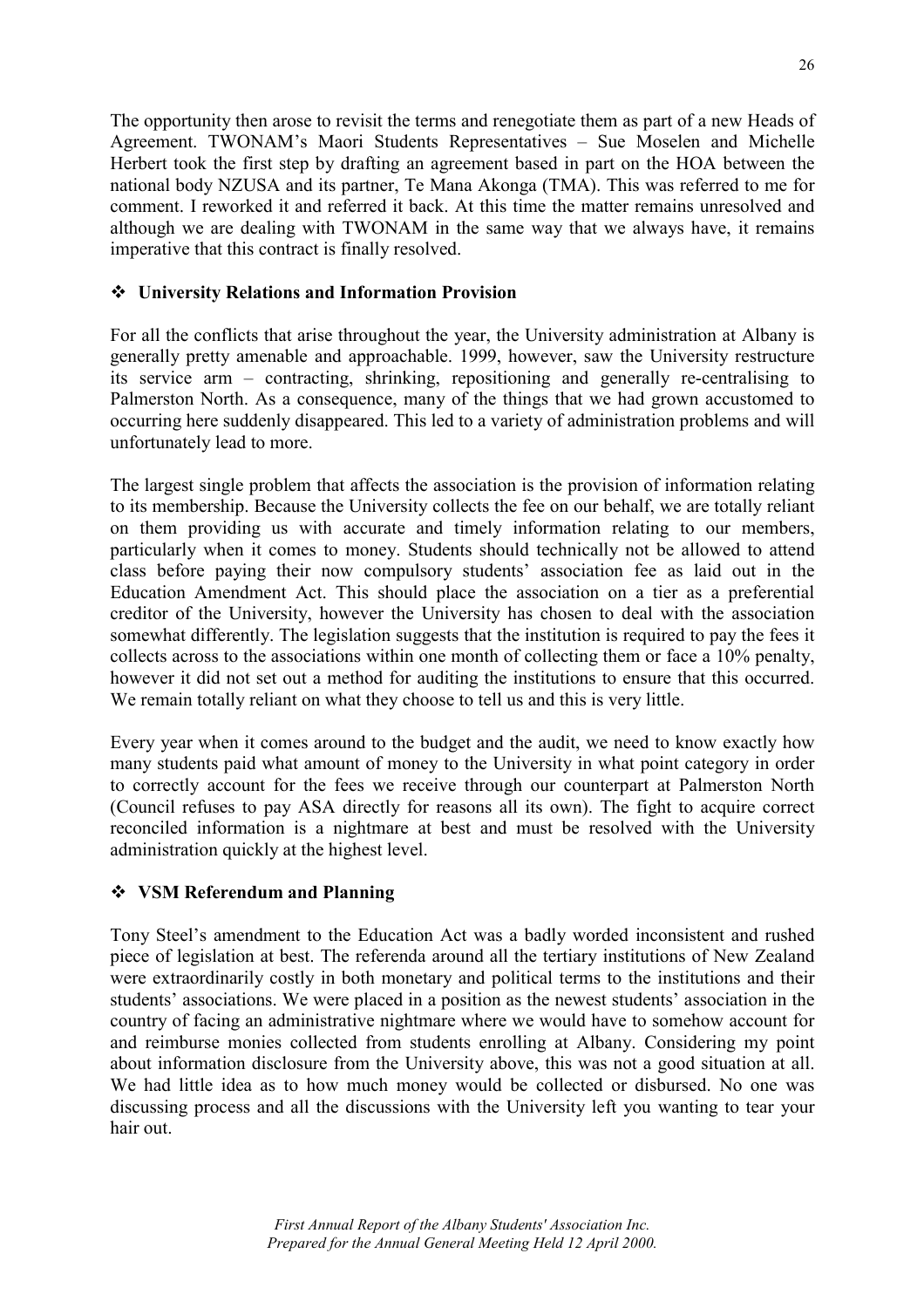Add to this that Massey took an extremely hands-off approach to the entire process. They were content to bide their time and wait and see the outcome of the referendum, even though the association went to great lengths to convince them that we should enter into some sort of contract for provision of advocacy and services. I dread to think what would have happened to the ASA if the result had been voluntary, personally I don't think we would be here at all. Thanks to the students and the ridiculous wording of the legislation, it seems we will be here in perpetuity.

## **Services**

The Association seeks to provide students with services that they would otherwise not receive from the University. Albany is still young and consequently slowly developing and moulding the range of services it can provide. The growing campus population continually stretches the association's ability to do this successfully and it can be very frustrating for both students and the association alike when we would like to be able to offer a wider range of services but simply don't have the financial where-with-all to do so. The following are the major issues that arose in terms of services:

#### **Space and Location**

Space remains a premium on a campus that continues to grow faster than anywhere else in the country. The association building is now expected to cater for a population of almost 4,000, while its location means that the ever-growing State Highway 17 side of the campus is rapidly becoming the main focus of the majority of the campus' students. Some space will become available in the new Atrium building which is due to be completed in Semester 1 of 2001 which is earmarked for the association. How we can best use this is something that needs to be carefully addressed over the coming months.

#### **Bar**

Scholars' did not enjoy is best operating year for a variety of reasons. We were still tied to opening one night per week and considering the number of associated security problems, this was sometimes one night too many. The word got round about the bar being a place for underage drinkers to congregate and this in turn created problems with the Police, Liquor Licensing and the University administration. The association does not have its own licence; it is reliant on the licence that is held by the University (and which I helped initially organise back in 1994). The building was also never really designed to accommodate a bar at night and a common room during the day - there are too many doors, too much carpet area, no dining facilities, the bar is cramped, has no cold-store, and the list goes on. Making a reasonable profit when you open only 30 nights a year is something of an uphill battle. The plan for the New Year is to work more closely with our auditors on adequate control mechanisms for the bar and to ensure a better system of stock control and rotation. Better reporting structures and a new Bar Manager backed by external Security should aid settle relations with the Police, DLA and University and we are looking at applying for our own club licence to end the University's stranglehold on when we operate. Finally, the lowering of the drinking age means new entrants to University can finally legally go to their own bar before they graduate. With more advertising and better-linked promotions, students should be able to look forward to a better overall service.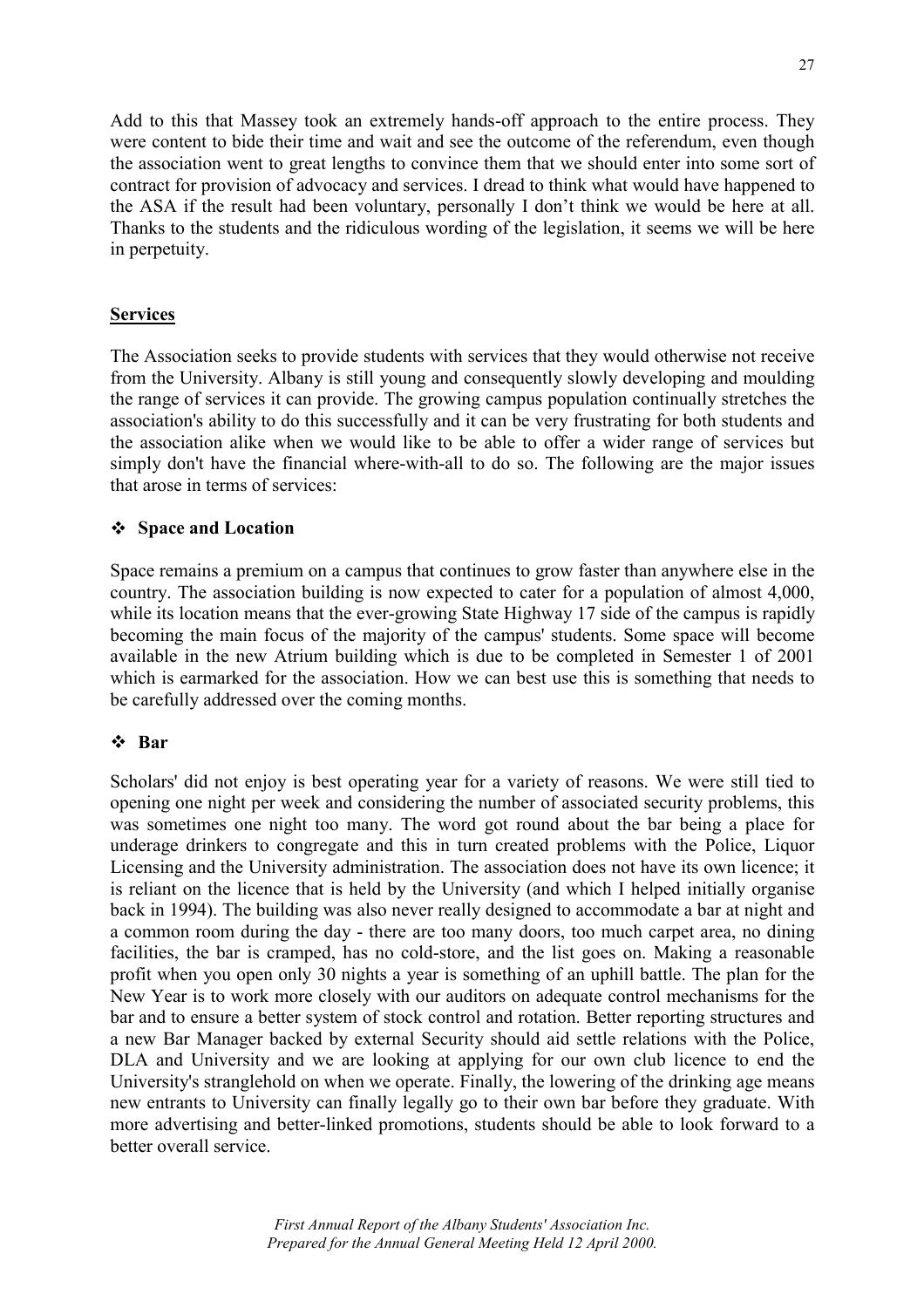#### **Satellite**

The newspaper began 1999 more or less as it ended 1998 - as an insert into Shore News. While this saw a distribution higher than any other student newspaper in the country, the general feeling was that it was not serving the direct needs and wants of the Albany student. By half way through the year, the Editor resigned to take up work elsewhere and the paper went into a kind of limbo. I continued to edit it to ensure we met the contractual sponsorship arrangements we had but the time commitment meant that the paper wasn't getting the attention it deserved.

The Executive encountered significant problems in deciding on a format or making any substantial financial commitment to the development of the service, so it ticked along until the Election issue when the printer, Shore News started asking us to subsidise the full cost of the advertising space that went unfilled. At around \$2,500 per page, this would have quickly made us the most expensive student newspaper in the country as well. The plug was pulled and Satellite went into hiatus while the format and design was again debated.

Finally, it was a member of the current staff who put their hand up and approached the Executive with the stop-gap measure of producing a photocopied "on-campus" edition. This was accepted and the popularity was soon noted in terms of the feedback received. The way was paved for a return to an on-campus format for the 2000 year.

#### **Orientation Week**

Evaluating Orientation is always really difficult. From the administrative side of the fence it almost always constitutes a huge headache dealing with the various logistical nightmares that arise. From the student side of the fence the range of activities is what makes the week a success. 1999 saw the last time that we sought to stage large-scale events on the Oteha Rohe precinct. Crowd attendance was down on previous years and the range of performers and entertainment didn't quite spark the interest of the students. The late appointment of the Orientation Week Co-ordinators meant they faced an uphill battle in terms of acquiring sponsorship as well as organising sufficient effective advertising. Its final costs were significant and the income markedly reduced from previous periods. Having said that, Albany continues to produce a financially successful event less than half of the time and perhaps the week should be recognised as an important subsidised service to new students and more as a marketing tool by the association. After all, the argument constantly raised by students is what are they getting for their money. Orientation Week contributes significantly to the image students have of the association as well as giving us our first best opportunity to make a good impression. We can manage costs down but we can never ensure that people will come. Without this, this can only ever be regarded as an expense item on the budget line.

#### **Diary**

The Auckland Institute of Technology Students' Association (ATISA) managed the combined tertiary student diary. We contributed the change-out pages for our particular section, which I edited, and left the management and advertising to them to co-ordinate. This hands-off approach was not the recommendation I brought forward after editing the entire project in the previous year and it became evident throughout the project that insufficient advertising revenue would be generated to markedly off-set the cost. The Diary continues to be a good marketing tool and is well received by students, however its future depends largely on the economies of scale afforded by a combined institutional approach.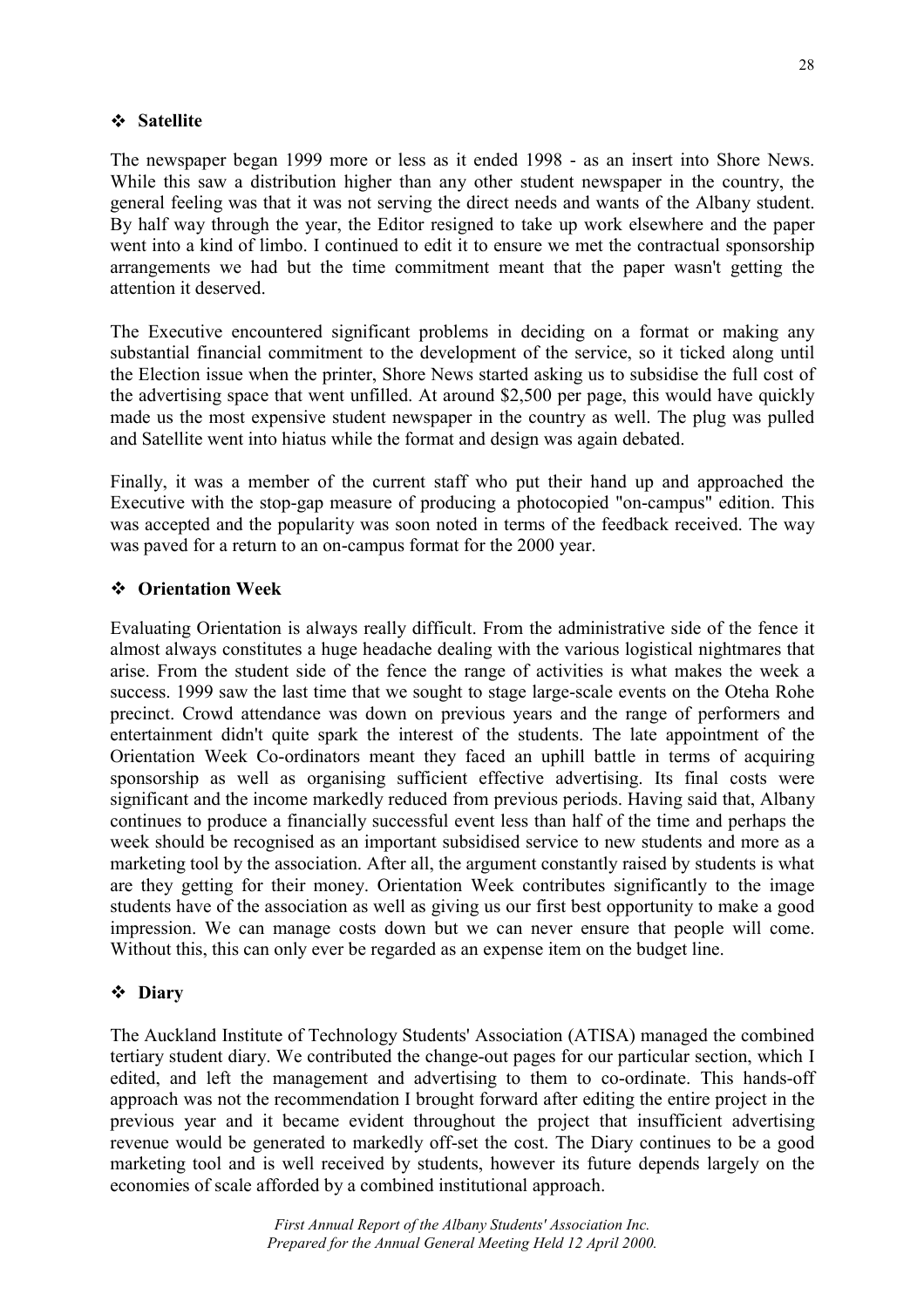## **Ball**

The Graduation Ball was proposed by Kelly Henderson to the Executive Committee. They accepted her proposal and she was contracted to provide the service to the association. The arrangements were simple and cost-effective and the ball proved a popular and profitable success that went a large way towards subsidising the "Compulsory Party" organised by the Executive after the result of the referendum. Congratulations are due to Kelly for her work.

#### **Final note**

I would like to extend a personal note of thanks to all of my staff throughout the year. To Andrew, Scott, Michael, Darrin, Jo, Nadia, Tania and all the volunteers who gave selflessly of their time - thank you for your efforts throughout the year. The association is a challenging environment in which to work and you all contributed a certain special something to the year.

**Nigel Green Manager 1999**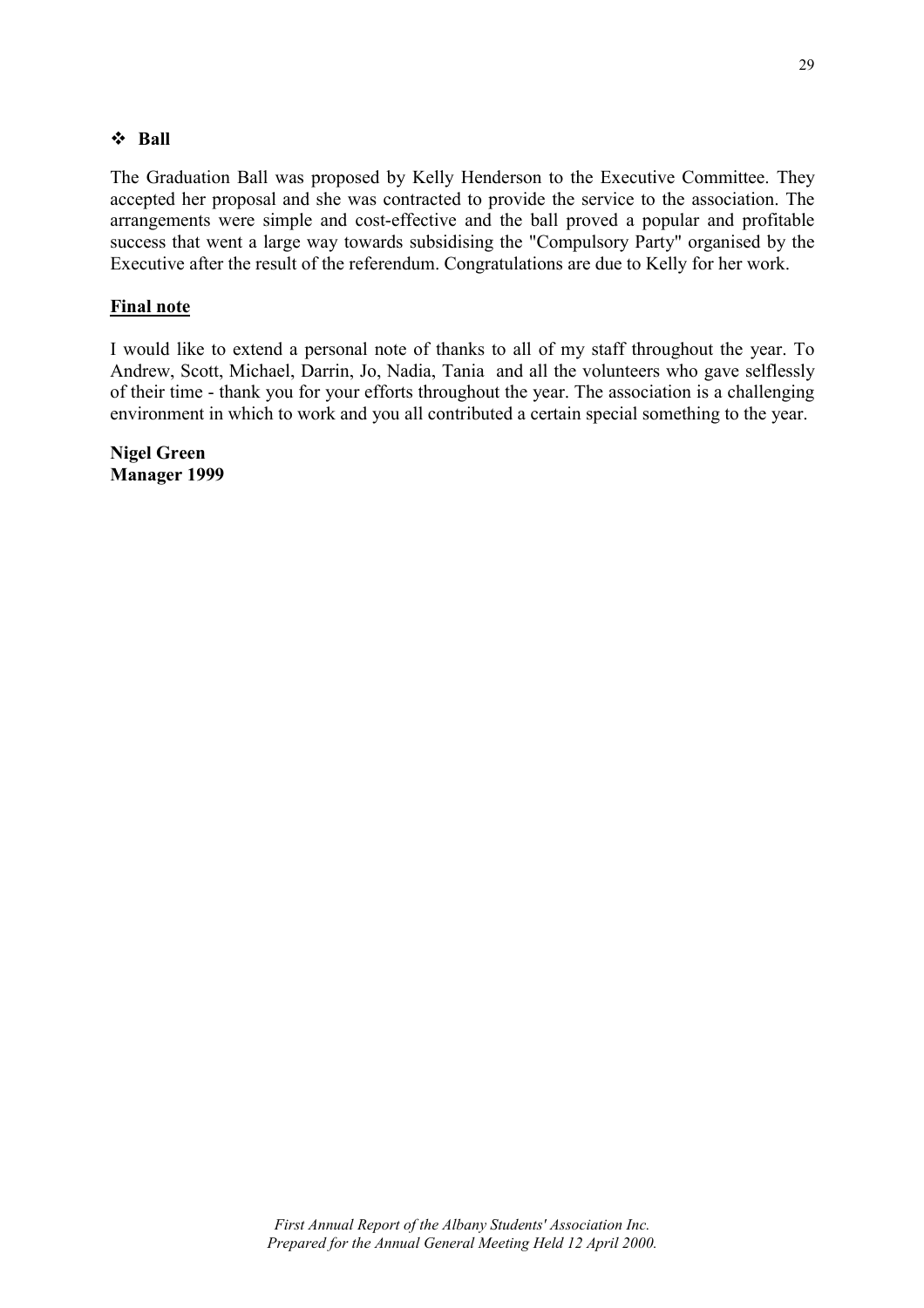# **Vice-President (Education & Welfare) Report**

Kia Ora, Talofa and Warmest Greetings,

1999 has been a year of change, uncertainty and upheaval. In my position, I have found this to be a challenging and eventually rewarding year. The impact of the 1999 VSM legislation dominated the first three months of the year. Thankfully, our students stood behind the association and '*voted compulsory'.* With this pressure being lifted from the Executives' broad shoulders, we could settle-down into our elected positions and do the work we were hired for!

Before, I list my professional achievements and a few recommendations for forthcoming year that I would like to acknowledge a few people. I would like to thank Nigel Green (Student Manager) for his historical advice and support; co-workers on the past/present Executive for giving hands-on support for education/welfare campaigns and some University staff that have listened to my suggestions and made appropriate changes. However, at this stage my biggest thanks/aroha goes out to the students that have come to A.S.A for support. Thank you for sharing yourselves and your hardships with me. This trust has never been broken (ask my supervisor).

I believe the best way to discuss my year's achievement is to highlight the various University committees and discuss the successful outcomes that have occurred.

At the end of this report, I will mention 1999 special events and some suggestions for my successor Sheetal Narayan. Sheetal - I wish you well in the Education/Welfare position. This position has one of the biggest portfolios. Sheetal will need some time to settle-in and find her wings. However, I'm sure she will find them! Good Luck for 2000 Sheetal.

# **Committees**

#### **Academic Committee**

This committee meets every month to discuss arising Albany-based academic issues. During this year I have tried to get the Class Representatives' system up-and-running. This is a huge process that needs incredible support from the Heads of the various University Colleges. I had some support from Colleges, however, not enough to make this an effective system! I hear the 2000 new executive have decided to revisit this process. Good on you; we need this system in our ever-growing Albany-based campus.

During these meetings, I would discuss the students' non-identifying academic issues. For example, the present SECAT (Student Evaluation of Courses and Teaching) procedure; Summer/Block Code of Practice; Academic Grievance Procedure; Graduation format; Tangata Whenua different academic problems and many other arising issues.

I feel that I was respected and valued within this forum and, in turn would like to thank the other committee members for there support and advice. Kia Ora!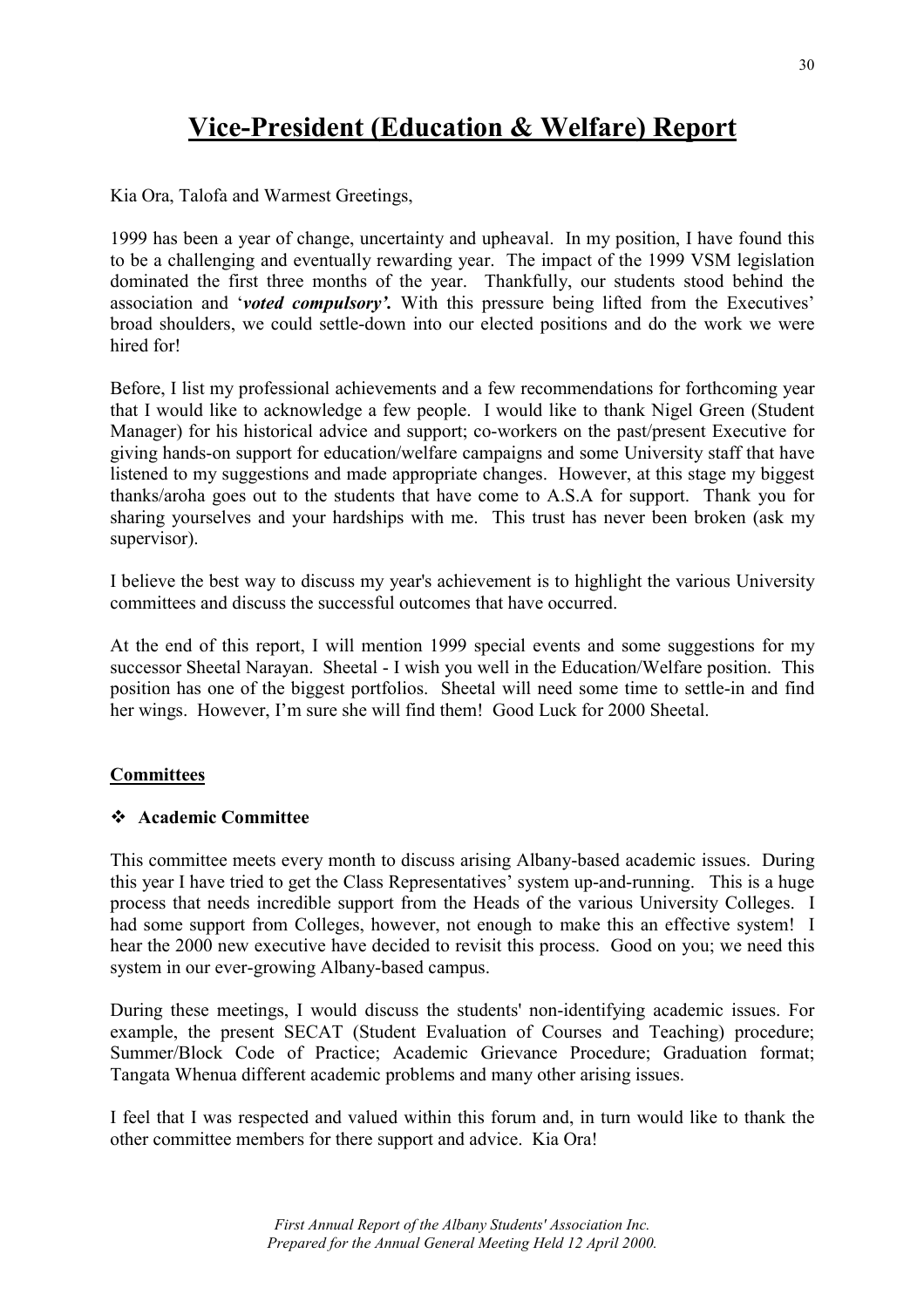#### **Student Support Services Advisory Meeting**

This committee was to meet four times a year. This committee was constructed so that all service providers for example, the Health & Counselling Centre, the Sport, Recreation and Cultural Centre and the Accommodation Services could present reports for discussion on achievements and maybe future recommendations. Unfortunately, this committee has only met twice this year. In many ways it has been ineffective for it is only an *advisory* committee. However, once again many thanks to the student service providers - it was interesting to read their reports and more importantly, to witness and benefit from the `fruits of their labour'. Kia Ora!

#### **Harassment Committee**

Thankfully, we were all trained in the What/How/Who and the Where's if students approached us with an alleged 'harassment case'. I am pleased to say that I have had little cause to access this knowledge. Big thank you to Frances White, Anna Fenwick and other people who trained us at the beginning of the year.

#### **Health and Counselling Advisory Committee**

The Health and Counselling Centre has struggled during 1999. For whatever reasons, the numbers of students' using the centre dropped. With this drop I believed it was A.S.A.'s responsibility to support the centre. Consequently, I purchased apples (H&C paid the bill) and walked the campus beat advertising our medical/counselling service. This was one of a number of simple strategies that I employed alongside the H&C staff to help to publicise the service, however attendance numbers are still low. To the students' reading this is I would recommend to go for a free check-up. Book Now!

"Healthy Lifestyles Week" was a great success. Thank you to the Executive for collectively supporting this campaign. A.S.A did some amazing events; the non-alcoholic cocktail/ smartdrink afternoon; herbal tea and healthy snacks in the Women's Space; 'make your own healthy sandwich' and soup, sausages and salad lunch. What an incredible week and thanks to the other University services for all their support.

#### **Accommodation Student Support**

Lots of support was needed for our poor accommodation students. Many of the students who came to A.S.A were seeking financial support. The basic reoccurring message was that the rent was too high and students could not keep-up the payments. Luckily we could provide them with food vouchers and other financial support. Also, A.S.A did not believe that putting a plaster on weeping wound and so organised a 'Budget Advice, Student Job Search and Student Financial Assistance Evening'. Thanks to James Costello and Michael Goldthorpe for their support. In the forthcoming year A.S.A intend to have a lot more involvement within the established accommodation committee.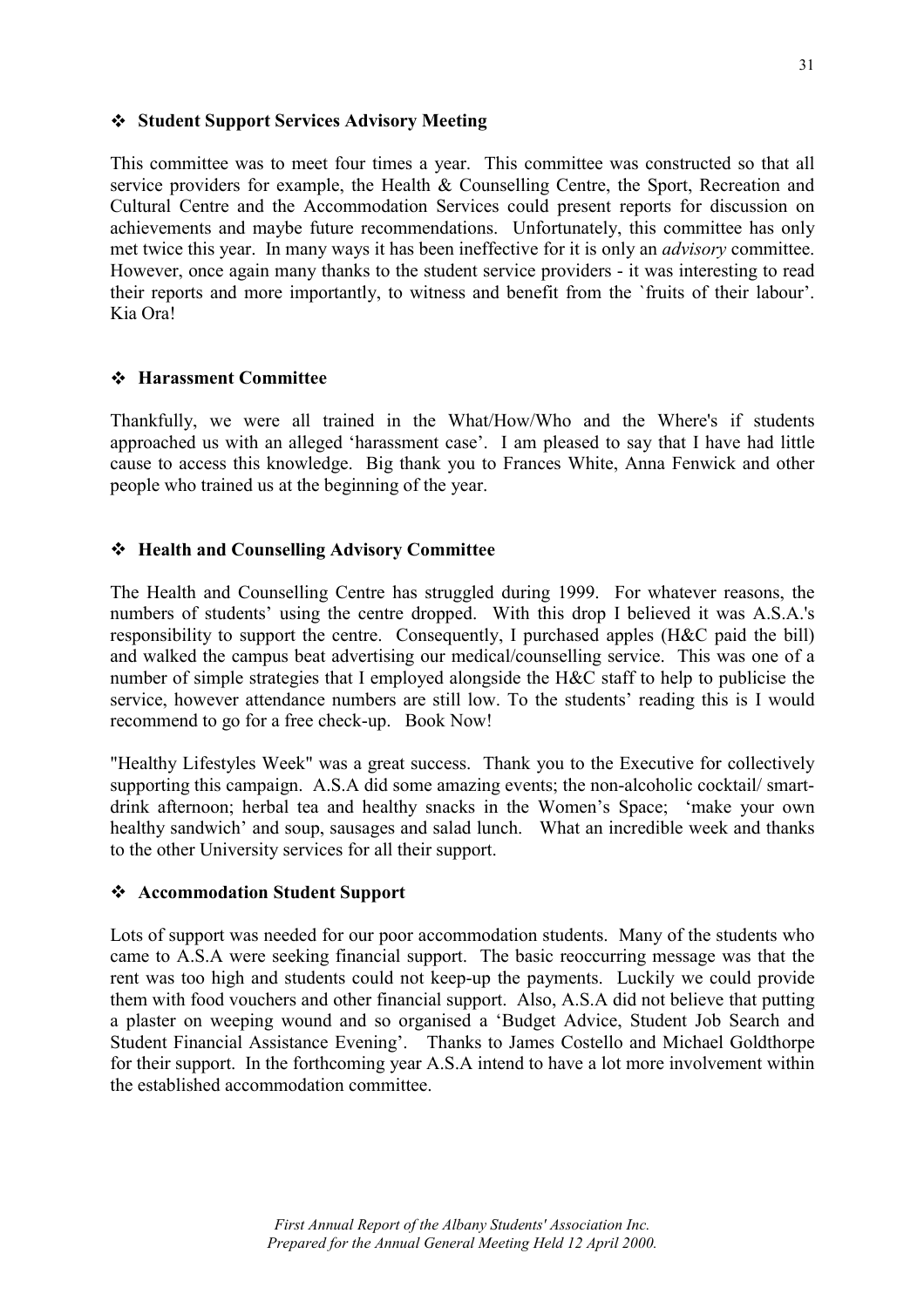#### **Disabilities Committee**

A great, proactive, up-beat committee! Thanks to Patricia Kay for setting-up and chairing this committee for so many years. Jo, the newly- appointed Disability Co-ordinator has some amazing plans for this committee  $-$  so watch out! How has A.S.A been instrumental in promoting disability awareness and acceptance? Well, we made a small start by helping out with the new advertising that will be presented in 2000. Actually, I would like to see A.S.A give financial and hands-on support to this evolving service.

#### **Special Events**

#### **Graduation 'Champagne Breakfast'**

Well, A.S.A came in at the eleventh-hour. We did help out on the day, but if we had planned more effectively we could have made this an even better event. Many thanks to Vicky and Sarah (Rec. Centre Staff) for the their hard work. A.S.A.'s input was to serve champagne, provide 'body-painting by MADSODS (Drama Club) actors' and give a hand at the inevitable clean up. Next year, I would suggest that the Recreation Centre and A.S.A sit down a month before the graduation to really plan the event. This is a chance for our supportive students to reap some of the rewards for all their financial support during their three years at University.

#### **Conference on the building of our own Tangata Whenua Tauira o Albany Marae**

What a privilege to be involved in these early negotiations. The seed has been sown for Albany to have it's own Marae. Te Roopu Tauira o Oteha (A.S.A.) has asserted in its constitution that we will adhere to the values of tikanga Maori. During my term, I believe, wherever possible, I have consulted with our A.S.A Maori Reps for advice on Maori issues. I totally believe in bi-culturalism and hope that the new Executive presents the same genuine equality stance. Please remember the saying 'actions speak louder than words' in regards to giving support to our Te Roopu.

# **Promoting Students' Assistance Programme (Hardship)**

Well, I've had a great pleasure in spending the hardship fund this year. Total revenue spent on grants was \$11,613.11 and \$2000.00 on loans. The average applicant came for living cost concerns. I'm glad to say the accounts that I set up with Albany Pak & Save and Shell Service Station have been well used. A good percentage of the hardship revenue went to supporting our University accommodation students' care of Buildcorp. "Buyer beware" is my personal advice before signing contracts that locks you in to a big financial commitment; although, the choice is yours!

How have I promoted the hardship fund? Strategies included the scream posters of "A.S.A is here for you" the many hardship basket raffles organised alongside the Women's Reps and incoming Ed/Welfare Advisor (most gratifying was the fact that the people who received these baskets were actually in need).

Personally, I have loved meeting all the students who arrived at A.S.A.'s back door looking for a financial support. Please do not now or in the future be too proud to knock on our doors.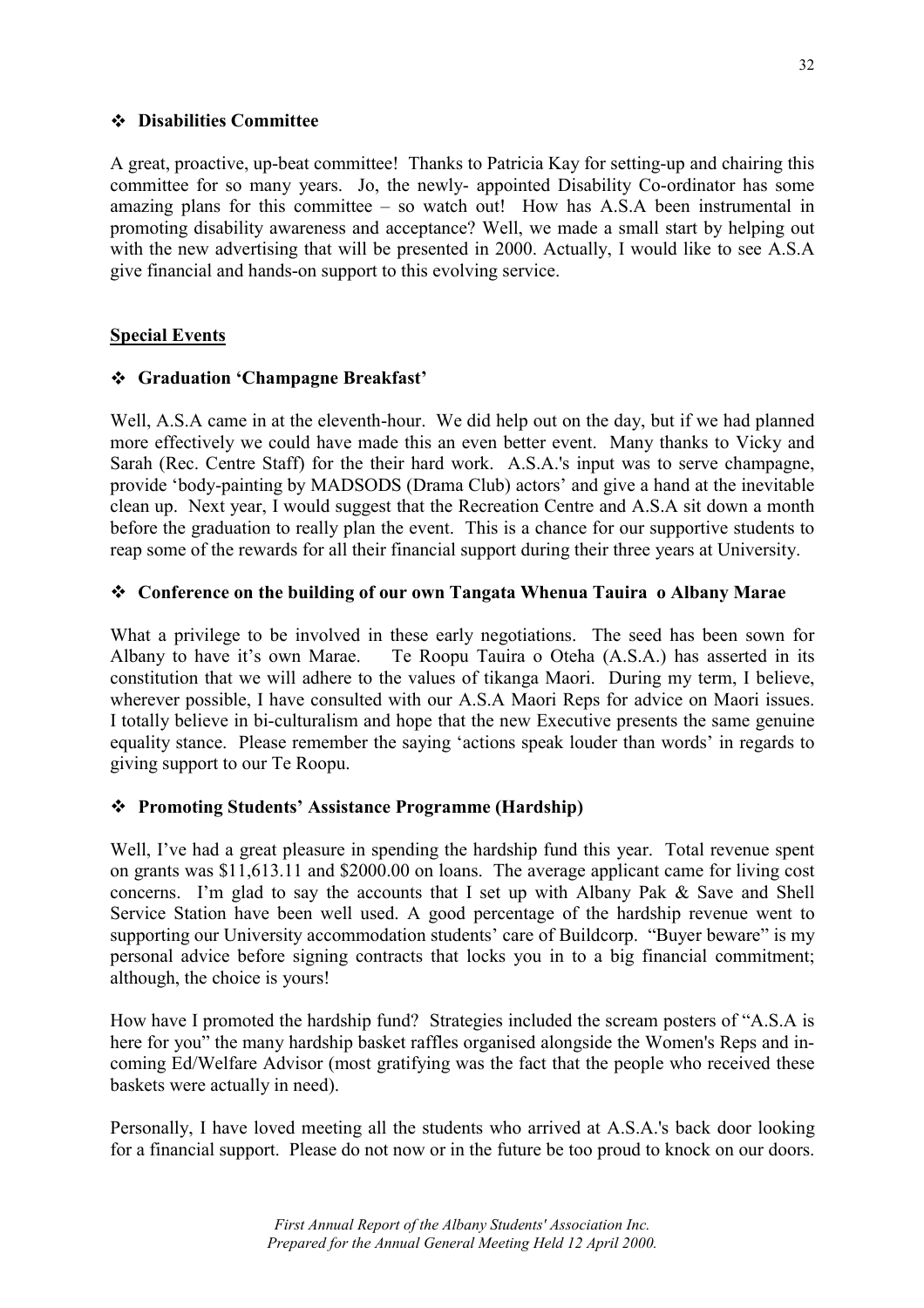The hardship fund comes from overdue book loans and traffic fines, so hey, it's yours anyway!

At this stage, I need to reiterate that I saw a professional supervisor during my term in office and everything that has ever been disclosed to me in confidence has never been divulged.

## **Academic Grievance Procedures**

I believe that I have learned a lot this year. I have brushed up on my mediation skills. The conflict resolution process is such a tricky number. My advice is any academic grievance is best if it's quickly 'nipped-in-the bud.' At this stage I would like to thank my supervisor and other academic staff who have been open to resolution. Kia Ora!

#### **Recommendations for 2000**

- Food Bank;
- ❖ Advocacy Service;
- ❖ Budget Advisor;
- Ed/Welfare with professional supervision;
- $\triangle$  Put College reps on Academic Board that's what they're there for;
- $\triangleleft$  Class Rep system that works;
- Try to get a representative on the Accommodation Advisory Committee;
- Separate the position into two (e.g. Education VP, WelfareVP);
- $\div$  Be full of initiative!
- Always attend meetings that you are required to go to, otherwise give apologies (make it known that you can be counted on to be there);
- $\triangle$  Discuss student's issues in a non-identifying manner it's a small world;
- $\div$  First represent students, then ASA don't get locked in to doing too much in too little time;
- Network with other University Students' Associations, and campus staff;
- $\triangle$  Work with the staff of Massey Albany, not against them;
- Set up a diary with student appointment times set office hours and stick to them;
- Record information after committee meetings, and file. Let other executive members know what's been going on – especially if it affects their portfolios;
- Have Fun;
- ALWAYS keep personal and professional lives separate. Your integrity is key to the position;
- $\triangle$  Liaise with other representatives collective effort is more effort;
- Always consult Maori, Pacific Island, International Students and their representatives on matters that may concern them;
- Be flexible with Academic Grievance and SAPs, especially when dealing with other cultures.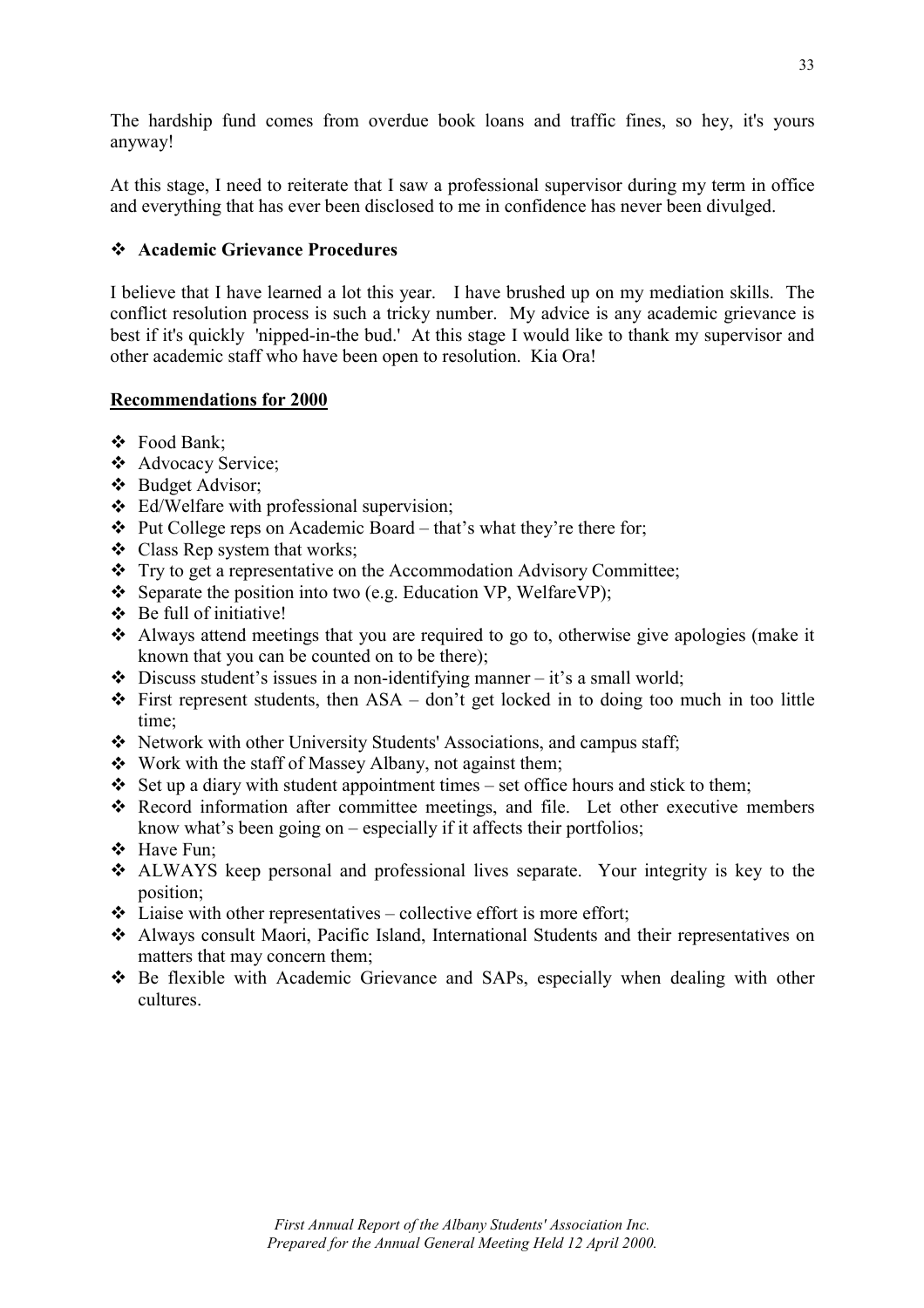#### **Conclusion**

I would like to thank Students, The ASA Executive and Staff, University Staff, and Supervisors for all their advice and guidance through this year. I have learnt a lot, and have enjoyed my term in office. Once again, I wish Sheetal all the best and anything I can help with, I am only a phone call away

Arohanui

**Mary-Elizabeth Broadley Vice President (Education and Welfare) 1999**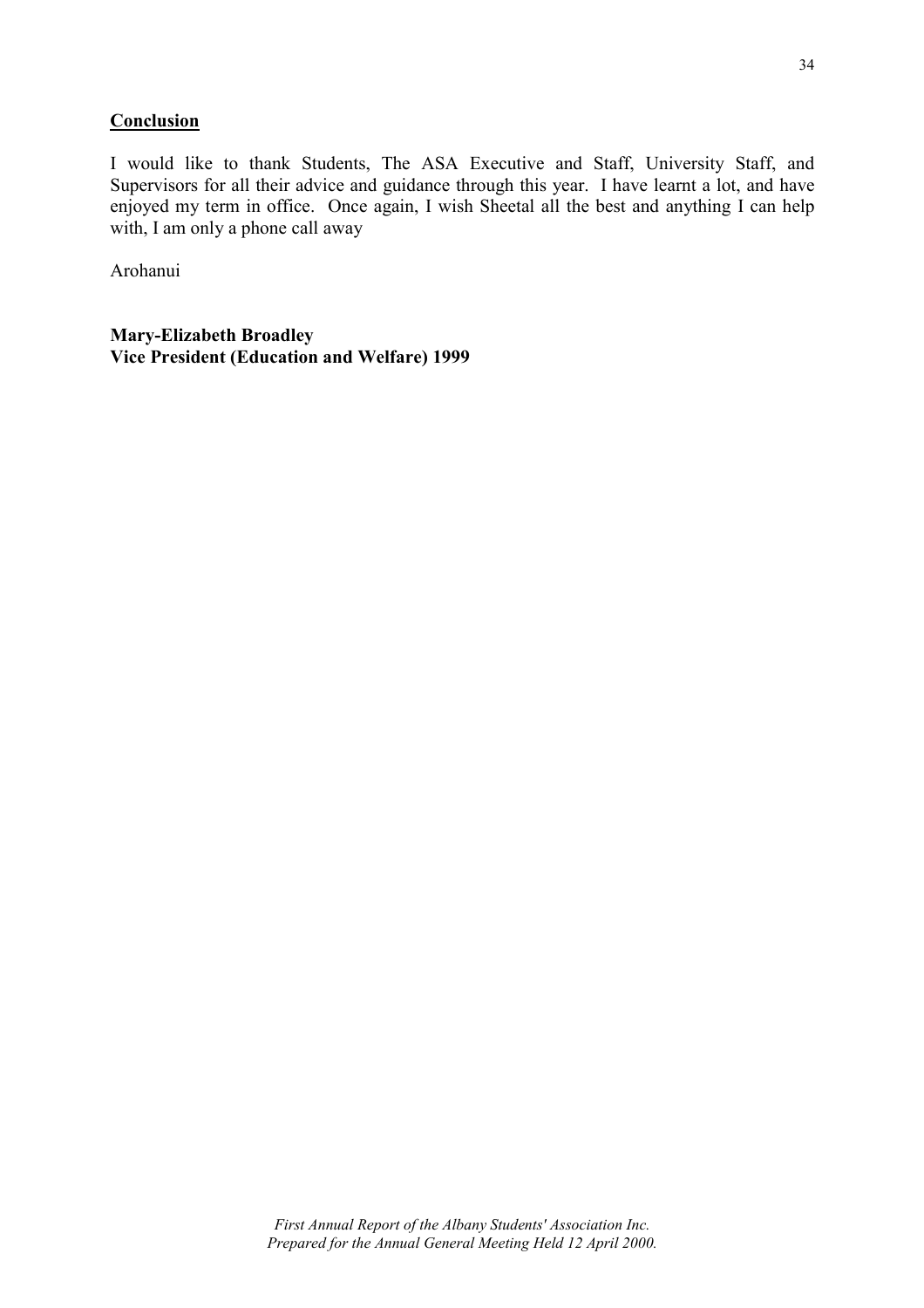# **Co-Women's Representatives' Report**

Well, it's almost the end of the year, and it feels like it's only been a few weeks since we came on board. There is a lot to review and these few pages make it difficult to give justice to a whole year, but here goes:

# **Committees**

Sarah has been regularly attending the Health and Safety committee meeting each month. This committee considers Occupational Safety and Health issues that arise as a consequence of the University environment. Student input here helps ensure a safer campus for Women. Rachel has been attending the Library Advisory Committee meetings which consider such issues as the long distance service that seeks to provide additional support to Albany students from the Palmerston North campus, acquisition of texts and development of the general Library service. Unfortunately Rachel had to put in her apologies for the only meeting of the Visual and Performing Arts Advisory Committee to have occurred since being given the job as student representative, as the meetings occurred during the hours she was at work. This committee exists mainly in an advisory capacity and without a budget of any description so it has a limited impact on student life.

# **Representation**

Together, we helped in the holding of a healthy open day in the Women's Space on the Wednesday of Healthy Lifestyles week. We had Jessie Crawford (the nurse from Health and Counselling) in the Women's Space throughout the day to answer any health-related queries that may be brought up by interested women - contraception, health checks, counselling, stress, etc. The Open Day was not as successful as we had hoped, probably owing to lack of effective advertising, which points towards the need for better advertising earlier, however we did manage to alert quite a few people to the existence of the space.

# **On Campus**

We took part in the protest over the educational debate, however we have not been as active in the protest side of things. The debate was awesome, and we generated some good reactions over this. It was heartening to see that while students on Albany campus seem generally unconcerned about the state of their fees for next year, they turned out in force to hear the various political parties' representatives debate the issues prior to the election. Sarah has also helped out with staffing the polling booths during the Student Executive elections for 2000.

# **Conferences**

Rachel attended the Tertiary Women's Focus Group (TWFG) Conference and New Zealand Universities Students' Association (NZUSA) Conference at Lincoln and Canterbury Universities during the  $26<sup>th</sup>$ ,  $27<sup>th</sup>$ ,  $28<sup>th</sup>$  and  $29<sup>th</sup>$  of August. This included the (unsuccessful) first set of elections for the NZUSA Co-Presidents for 2000.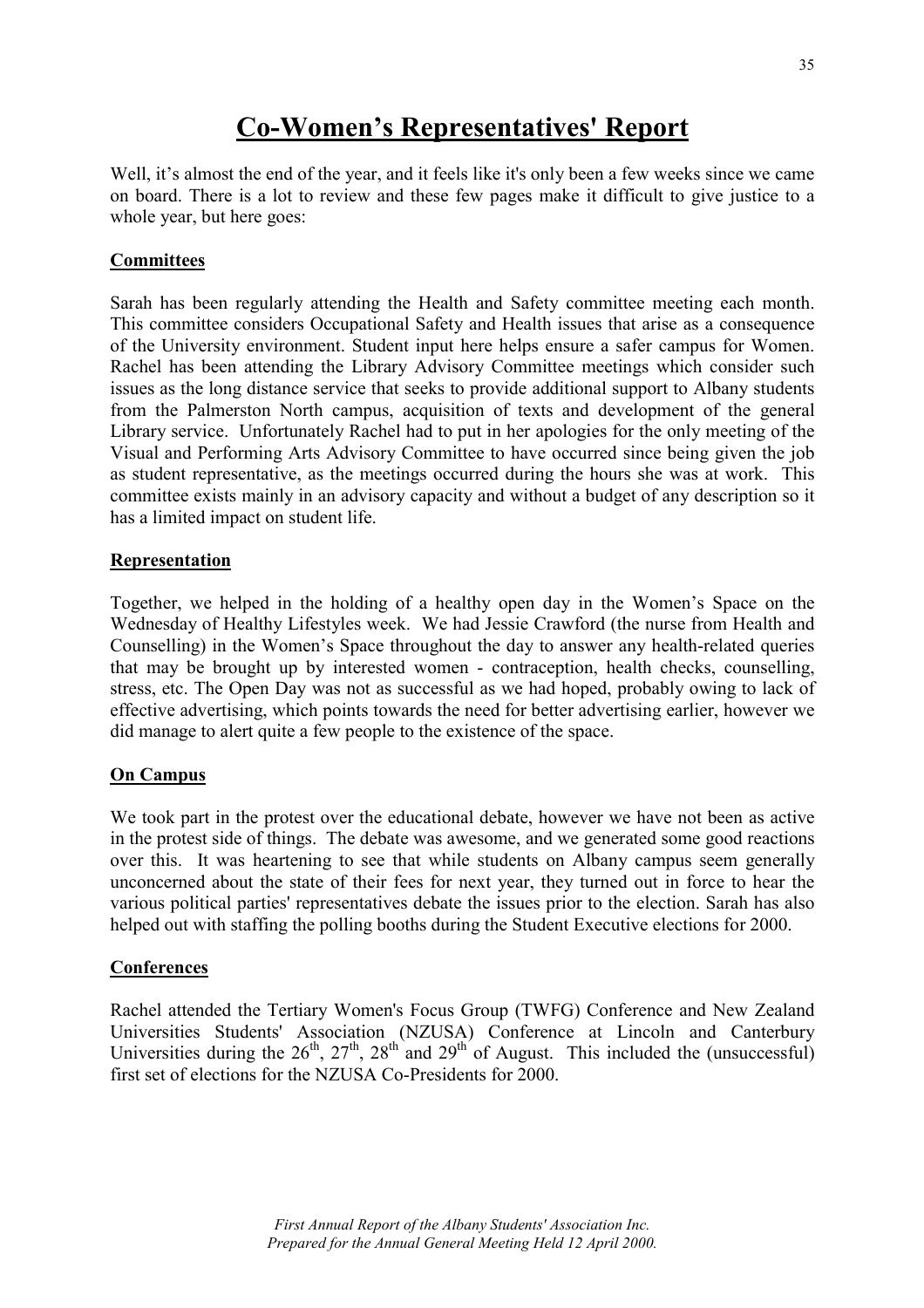Both of us attended the Women's Teleconference on Monday the  $27<sup>th</sup>$  September. There were a lot of important issues raised at this teleconference, the main topic of conversation being the pros and cons of an elected women's officer versus an employed women's co-ordinator. It was recognised that there were a lot of employment issues associated with the disestablishment on one and establishment of another relevant positions. The general consensus seemed to be that the Women's Officers supported an elected position, as that would increase the accountability to and representation of Women at tertiary campuses.

# **Other**

We have both been assisting with the "Hardship Raffles" run by Mary-Liz Broadley to promote the Student Assistance Programme (SAPs) grants and loans. During the last set of raffles Sheetal Narayan, the Education/Welfare Vice-President-Elect, also assisted us for 2000. These raffles have been very successful, and we would like to thank Bennetts Campus Bookshop for their assistance with these, as well as all the staff who allowed us to display our raffles in their buildings.

Sarah has been helping out Tania with EFTPOS and the BBQ on bar nights.

Rachel has also spent a bit of time working with the SAP application process, also filling in for Mary-Liz with hardships while she has been away for various things.

We have both met with Beverly Dowling, the Women's Representative-Elect for 2000 on various occasions, to break down what we've done this year, and what we wished we'd done. She seems to be an excellent woman for this position, and it seems that Women will have a strong voice on the Executive next year.

**Sarah Colquhoun and Rachel Giesbers Co-Women's Students' Representatives 1999**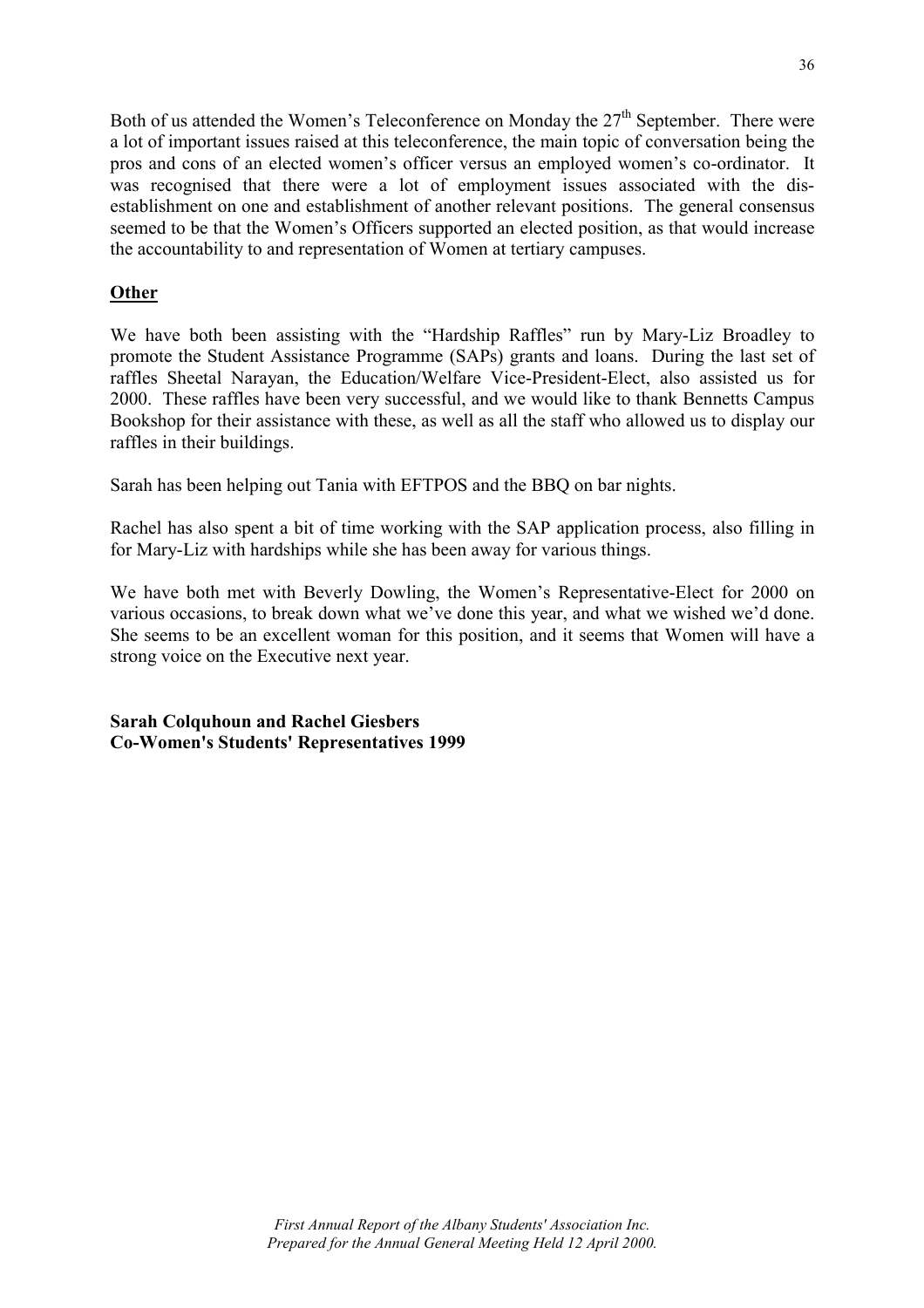# **Co-Maori Student Representatives' Report**

#### **Beginnings**

Starting life with the Albany Students' Association was fun indeed. The first week of January 1999, seven of the members attended the campsite at Muriwai beach. The first teambuilding/problem solving exercise was erecting the 8-person tent. First problem – 'finding someone who could read the bloody instructions'. After much argument, confusion and fighting with a big piece of canvas, we managed to get something up that resembled an Aframe structure. The general Hui and discussions were a great pre-cursor to the tasks ahead. The after meeting functions were even better – Maria's chop suey and drunken wheelbarrow races on the beach at 3 o'clock in the a.m. We weren't, however, too popular with the locals (other 'unhappy' campers)! Anyway ... back to campus and into the mahi!

The beginning of semester one got underway in the usual fashion, with the first powhiri for the year taking place on Wednesday the  $24<sup>th</sup>$  of Feb. The powhiri was well attended by both students and staff. The members of the kapa haka team had put in heaps of mahi with Mere-Heni Ruwhiu prior to this, also in preparing the kai, and it was well appreciated by Professor Watson and the university staff. Great to see members of the Albany Students' Association in attendance, as well as a visit from the President of MUSA Palmerston North, Kylie Martin. The powhiri was an overall success, with the numbers of manuhiri having increased markedly from last year.

The first powhiri was quickly followed by a second, this time at Awataha Marae. Representatives from both ASA and TWONAM were invited by Ken Ryba, (Head of Educational Psychology) to attend the powhiri for all Educational Psych. Post-grad students. Maria Cavanagh attended for ASA and Sue attended for Te Waka o Nga Akonga Maori (TWONAM). It was most encouraging to see a staff member taking the initiative to liaise and arrange a powhiri with local iwi, and begin the academic year for both himself and his students in a manner that does justice to the university's commitment to its charter.

#### **Academic Board**

The first Academic Board meeting was held on Tuesday, 16<sup>th</sup> of Feb and was attended by Sue of TWONAM and Mary-Liz Broadley of ASA. This was a gruelling induction for the uninitiated into University processes. In high-academic style, the various staff waxed-lyrical around the boardroom table in a fashion that would have the most discerned member of the literati drooling for more. Not me! What a load of poppycock! All of this gibberish was obviously geared to put us off, and a very weakly feigned attempt to hide their hidden agenda was put up by most of the players, (all who shall remain nameless – we'll just refer to them as 'the Prof. contingent'). Glad to say that we didn't bat an eye-lid and managed to put forward our views and objectives in a concise and intelligent manner. (I think even they were impressed!). Unfortunately our attendance at Academic Board has been sporadic at best. Again this is a reflection of the extra demands placed on the kaimahi of TWONAM. I understand that attendance on Academic Board is essential to safe-guard the needs of Maori, and future meetings will be attended now that a Tumuaki is in place within our roopu.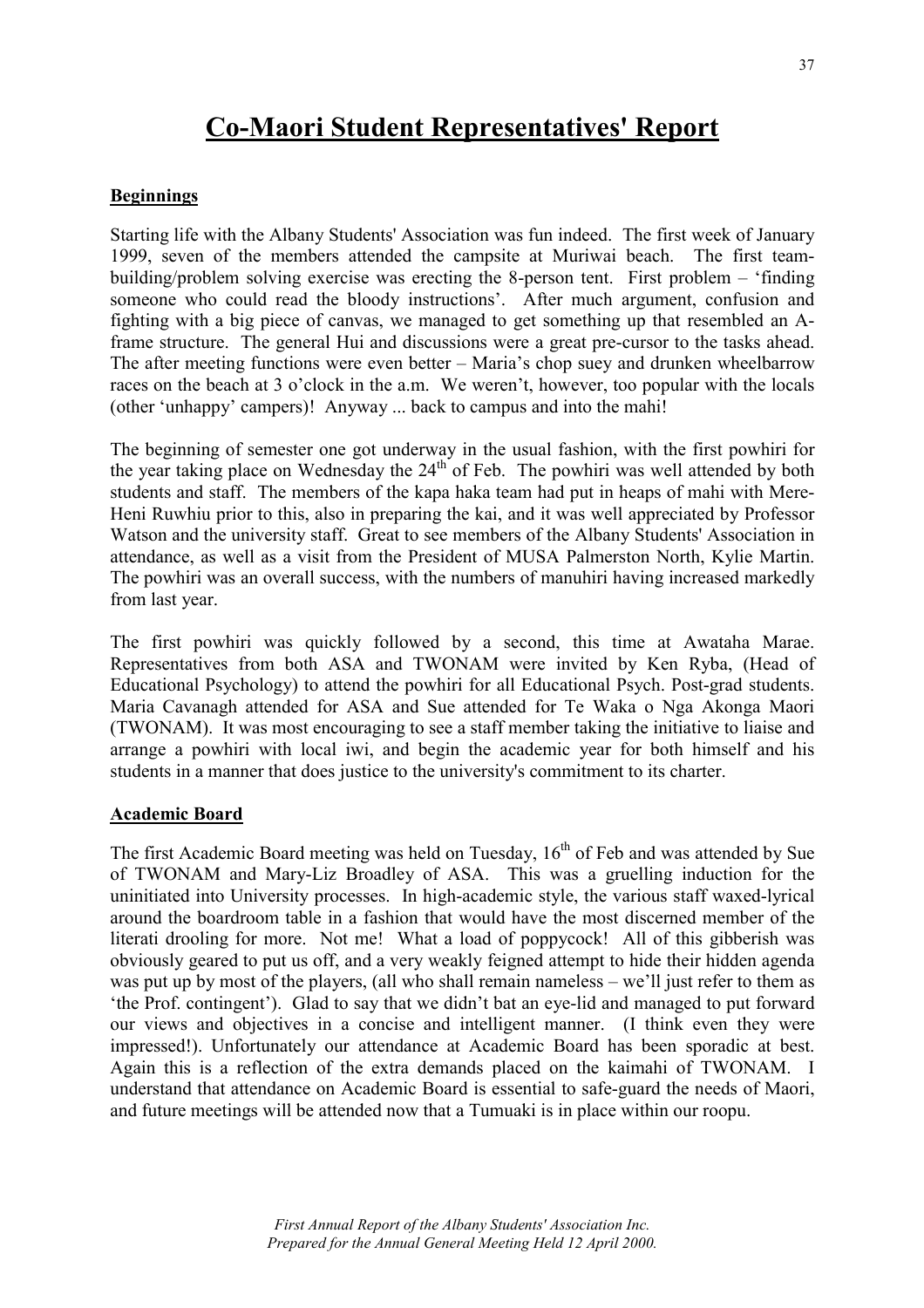However, this would not be absolutely crucial if the University would revisit its Charter and 'walk the talk' on its supposed commitment to Te Tiriti o Waitangi, because whilst the non-Maori liaison is invited to sit on Academic Board, our Maori Liaison Officer, Mere-Heni Ruwhiu is not; obviously a gross oversight on the University's behalf.

# **NZUSA -February Conference**

The NZUSA February Conference was held in Whanganui a Tara. Four members of ASA attended, Sue included. Workshops covered ranged from "Queers on Campus" to "Privatisation". The second day Sue found herself marching through the main streets spouting the slogan "one, two, three, four A-P-E-C out the door..." - a great way to learn about how APEC policies will affect Maori. APEC undermines Te Tiriti o Waitangi by superceding domestic government and its obligations to Maori in favour of international 'economic' obligations. In many ways APEC (the Asia Pacific Economic Co-operation) can be viewed as MAI (the Multi-lateral Agreement on Investment) in APEC clothing. Both pose substantial threats to Maori. Fortunately for Maori, APEC poses threats to other marginalised groups, namely; women, the aged and the poor (i.e. the majority of people in Aotearoa, the majority of students included). APEC is due to fully hit Aotearoa in September, when APEC leaders are convening in Tamaki makau rau. In the build-up to the summit, Jenny Shipley and her cohorts are holding meetings all around the motu. Maria and Emma of ASA and myself from TWONAM have attended protest action on the steps of the Aotea Centre. So far we haven't been arrested, but those police are pretty militant and there has been more than one scuffle with protestors. With the threat growing daily the numbers will swell, hopefully we will see more students both Maori and non-Maori attending from Albany campus to tautoko this important kaupapa. Kia kaha tatou!

# **Waitangi Day**

Following on from February conference, it was time to tautoko that all-important kaupapa Te Tiriti o Waitangi. It was great to meet with other members of TWONAM (Iona Maxwell, Jenny Baker, and Louisa Wall) on the marae atea of Te Tii, also great to see members of other student roopu and the co-presidents of NZUSA Tanja Schutz and Karen Skinner. All in all, a peaceful event, no crying from Members of Parliament anyway. The tangata whenua gathered around the Flagstaff as Hone Harawera voiced over the mega-phone "... like moths to the light-bulb". Nga tama toa scaled the pole for the traditional lowering of the 'New Zealand' flag and the raising of the many flags representing 'Te iwi Maori', an emotional and wonderful sight. However, it was equally emotional but heart-rending to see them come down again. The police standing idly by, paid little attention. One officer was overheard as saying "stupid bastards, hope they fall and break their neck". But Maori being both strong and determined, succeeded in their objectives for the day, with no damage to anyone. Leaving brought a sense of renewed vigour in the struggle and an even stronger determination to come back next year and the year after and the year after that ... until the flags and the crown's commitment stand permanently.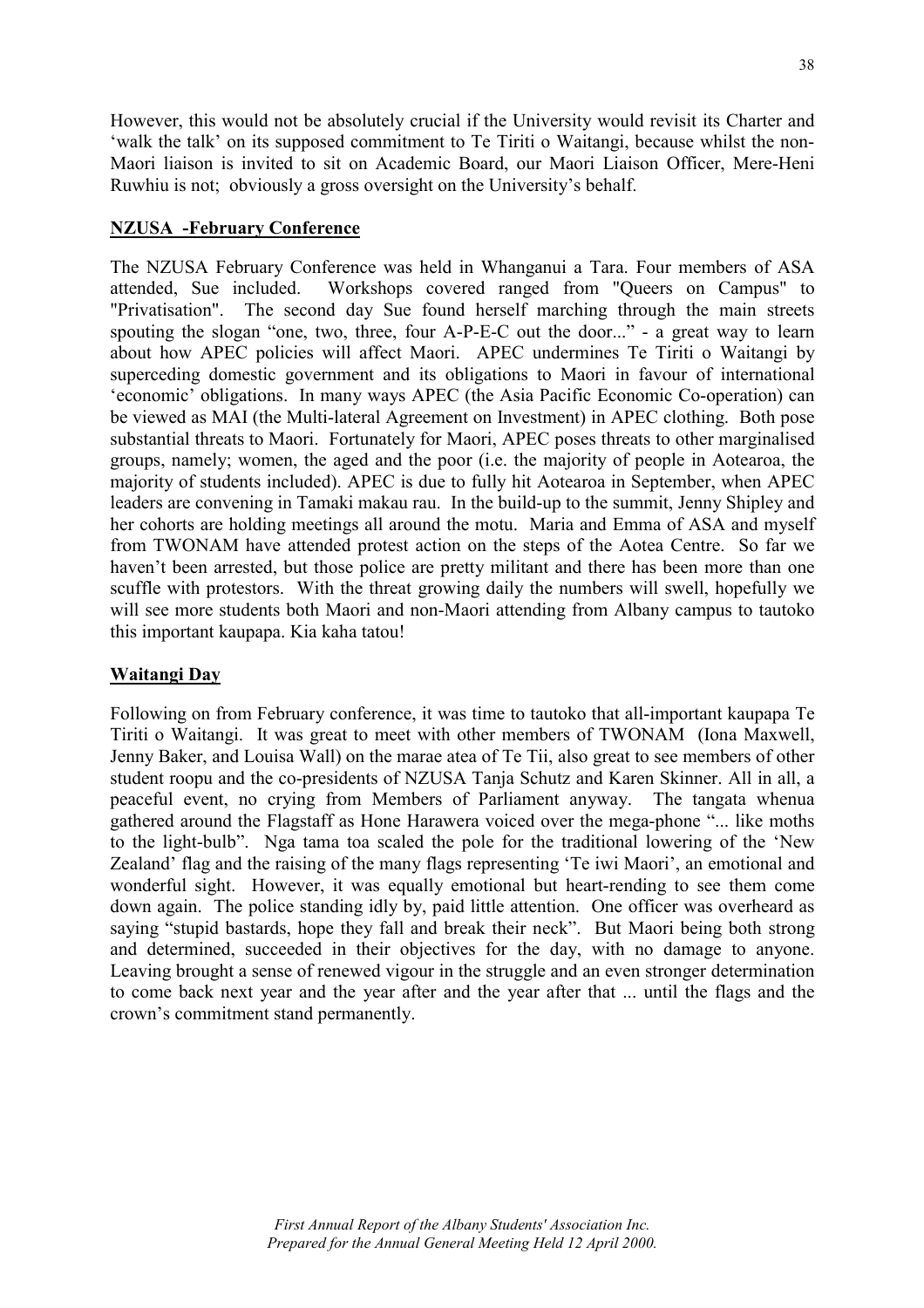#### **Health & Counselling**

Both of us have attended Health and Counselling meetings. The first meeting was held on March  $23<sup>rd</sup>$  and Maori issues were put aside at that meeting as a meeting was being scheduled with Mere-Heni (Kaihono Maori) and counselling staff. Suggestions of alternative counselling and health services for Maori have been posted in the whanau room. It is intended that when the marae complex is built that hauora services for Maori will be established on campus. This would give our students more options for their health and counselling needs and offer culturally safe services for Maori, which currently do not exist.

Building 75 has been set up as a temporary Maori space on the Oteha campus, until the marae is built. Currently our students have little area to study, especially in collective groups; our current facilities are unequipped and unsuitable for holding wananga, kapa haka and Hui. We have yet to take charge of these premises, a few minor details are being negotiated and a date to move in will hopefully be announced early in semester two.

The Ceremony to Honour Maori Graduates was the highlight on TWONAM's calendar for semester one. Owing to the hard work and organisation of our Kaihono Maori, Mere-Heni, the graduation was a huge success. Many staff and students attended the graduation. It was a day of celebration, emotion and kotahitanga, culminating in an after grad social; a great night to end a brilliant day.

#### **Conclusion**

End of semester has been as hectic as ever, not only is there full-time study and exams to manage, but the general biz of the students association continues to tic on. The end of semester has also seen a change in my (Sue's) position within the Albany Students' Association. Nadia Malizia has resigned as Admin Vice-President, and I have been offered the position of acting VP, elections for this position will take place in July. The decision to stand down as MSO for TWONAM was one that was weighed carefully; finally I arrived at the decision to take up the post as acting VP, and run for the role permanently in July. Knowing that I was making available another position for Maori on the ASA Executive, and placing myself in a better position within that structure to ensure that decisions and actions are both fair and beneficial to Maori. Looking forward to semester two, and working toward a better relationship between ASA and TWONAM.

#### **Recommendations**

The following are considerations for ASA:

The Maori Student's Association of Te Waka o nga Akonga Maori (TWONAM) had a rocky start to 1999. Owing to heavy study loads, many of our incoming Kai Mahi had to relinquish their positions before semester had started, (including our Tumuaki). Considering the circumstances of our Tumuaki, (a full-time mother and student; who also works part-time to support her study), it is not difficult to understand the arduous and unenviable position she was placed in, which resulted in the very difficult decision she made in standing down as Tumuaki. Members of the TWONAM kaimahi work for aroha for their association. They do so because they are committed to the operation and philosophy of a parallel and autonomous body that represents the needs of tauira Maori alongside the non-Maori association ASA that represents the needs of their non-Maori constituents.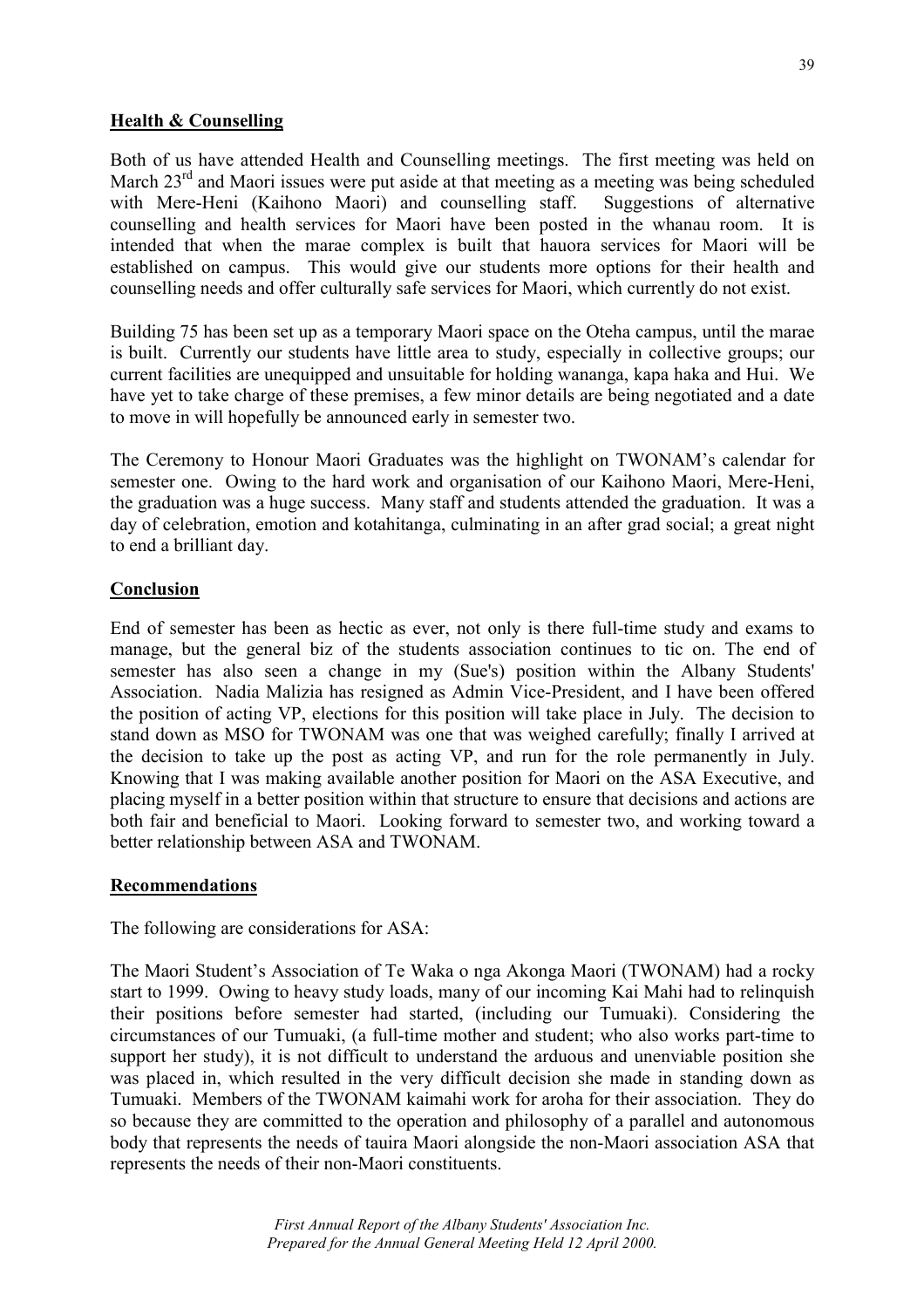This structure represents the relationship proscribed in Te Tiriti o Waitangi. It represents the relationship between tangata whenua and tauiwi and the spirit in which they conduct their work together.

However, for this relationship to function effectively, both parties must have equal status and ability to participate at all levels of the University system, its processes and practices, other tertiary institutions, local, national and international arenas. TWONAM's current position does not afford it such abilities or status; our numbers are small 230 as opposed to 4,000 non-Maori students on campus; yet the tasks of running a student's association that parallels that of ASA are enormous. Whilst the recognition of the Maori Student's Association is paid lipservice through references to Te Tiriti in the constitutions of ASA and the MUSA Federation, the reality of such a position and the resources afforded are token. The expectations of non-Maori bodies placed on their Maori partners are not only unreasonable but by their own volition – unconstitutional, and in direct contradiction to and in violation of this country's founding document - Te Tiriti o Waitangi.

Therefore, it is the aim of the representatives of Te Waka o nga Akonga Maori to impress upon the executive of their Treaty partner Albany Students' Association to correct the imbalance in the position and status of both associations, by addressing the needs and issues of Maori students who are striving, through their student's association, to give effect to Te Tiriti o Waitangi. In addressing this issue it will be necessary for members of the Executive to acknowledge the past history of Pakeha and Maori relations, that have placed Maori in such a disparate position.

Such enlightenment might include reviewing the history of Maori subjection in Aotearoa, which has been well documented (see for example: Walker, Durie, Kawharu, Smith). The running of De-colonisation and Treaty of Waitangi workshops are strongly recommended as is consulting Maori staff on campus for their expertise and guidance on these issues, (e.g. Mereana Taki, Mere-Heni Ruwhiu, Glenys Phyllip-Barbara).

Furthermore, the implementation of policy that will ensure the survival and effective running of TWONAM should be instituted in the ASA Constitution in the form of a "Memorandum of Understanding". Negotiations for this document will be undertaken by a working party, consisting of two members from both associations. It is hoped that these issues will be resolved before the end of the year.

KIAMAUMAHARA 'HONOUR THE TREATY'

Noho ora mai,

**Sue Moselen and Michelle Herbert Co-Maori Students' Representatives 1999**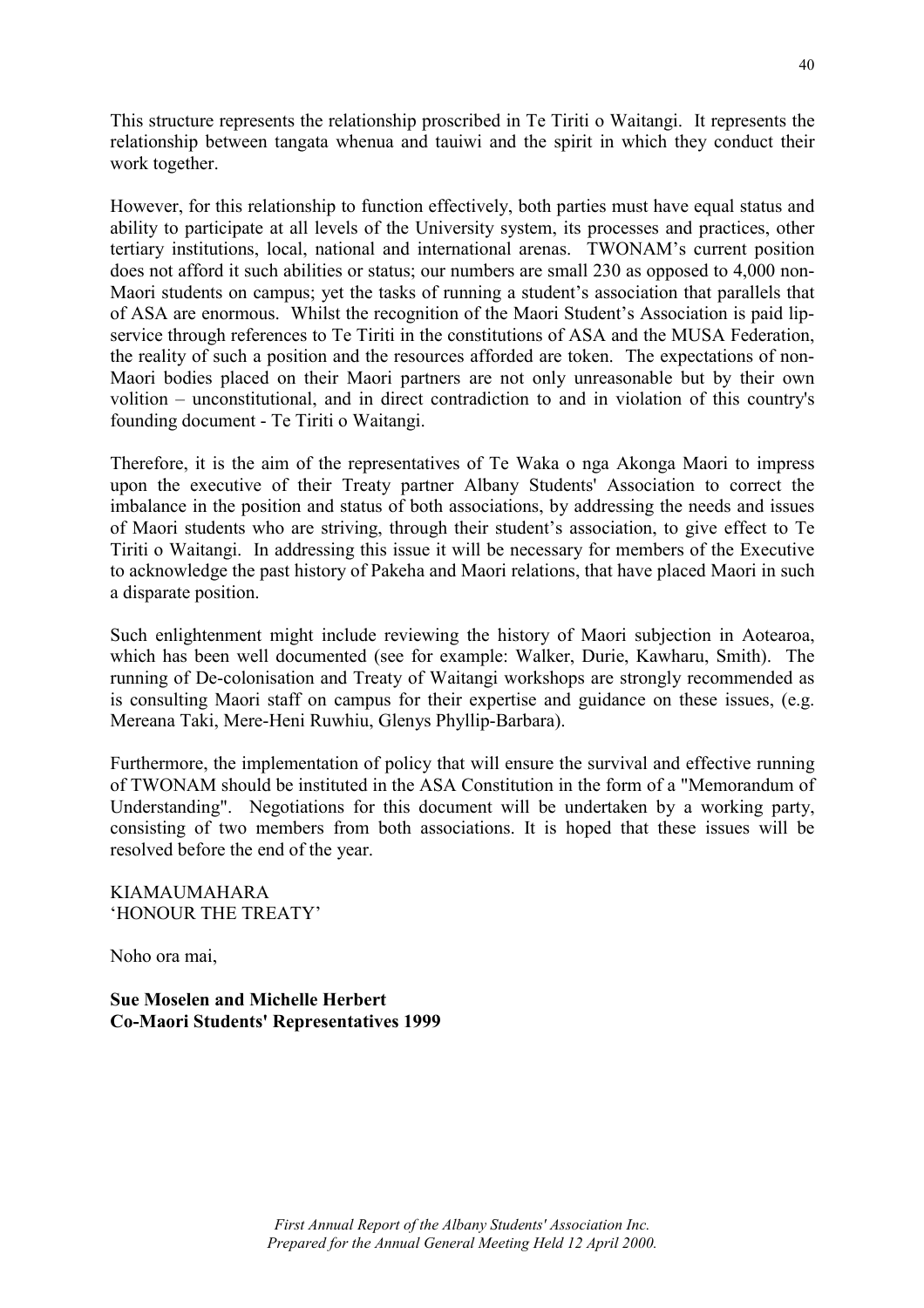# **International Students' Representative Report**

This part-time role of approximately ten hours per week was often stretched by the commitments associated with attendance at the various University committees. However, wherever possible, I attempted to push forward with a number of smaller special projects. For example, in the second semester, I basically worked more on a petition (discussed in the International Students Advisory Committee meetings section).

# **Committees and Meetings**

This year, I was on the Library Advisory Committee, Harassment Advisory Committee, International Students' Advisory Committee and the New Migrants' Advisory Committee.

# **Library Advisory Committee**

There were two Library Advisory Committee meetings. The main issue arose from a study prepared co-jointly between co-Post Graduate Student Representatives, Emma MacDonald and Hilary Boyd's who conducted a survey into the needs of Post-Graduate students. Emma joined myself and co-Women Students' Representative, Rachel Giesbers, in pointing out these students needed more books checked out in batches as they have a lot of things to research. This in turn placed a strain on the Albany Library's resources and led to pressure on undergraduates. Our push was therefore for a better distance delivery service and more funding. This was well received by the other members of the committee with many positive responses. The other issues revolved basically about 'upgrading' the Library to be 'more user-friendly': signs in other languages, tours of the facilities, and a more proactive profile. In the course of the committee it was also learned that as part of the final main Albany development, that the Library would be moved to the main campus (SH17) round about the year 2005, but this could be delayed to financing issues.

# **Harassment Committee**

I attended the initial Harassment Advisory Committee meeting where we just discussed processes and strategies surrounding the issues likely to be raised by students harassed by lectures and vice-versa. There was some roleplaying of scenarios and general discussion which I found fruitful, and which I was able to put into practice as a contact person for about five international students who found themselves harassed or being 'ignored' by other people.

# **International Students' Advisory Committee**

There were two or three International Students Advisory Committee (ISAC) meetings and the main issues from the students' point of view was the reoccurring issues of a common room for the international students. This formed the basis of a petition that I circulated collecting many international student signatures supporting a case for separate space for study and recreation. My case was well received by the Committee, but it was again pointed out that space and its full utilisation remain critical issues on the campus.

In the last meeting, just before the semester 2 exams, a member of the committee pointed out that since this is the end of the year and some of the student endorsements would be by students who are graduating or graduated, they may not carry any weight towards the petition.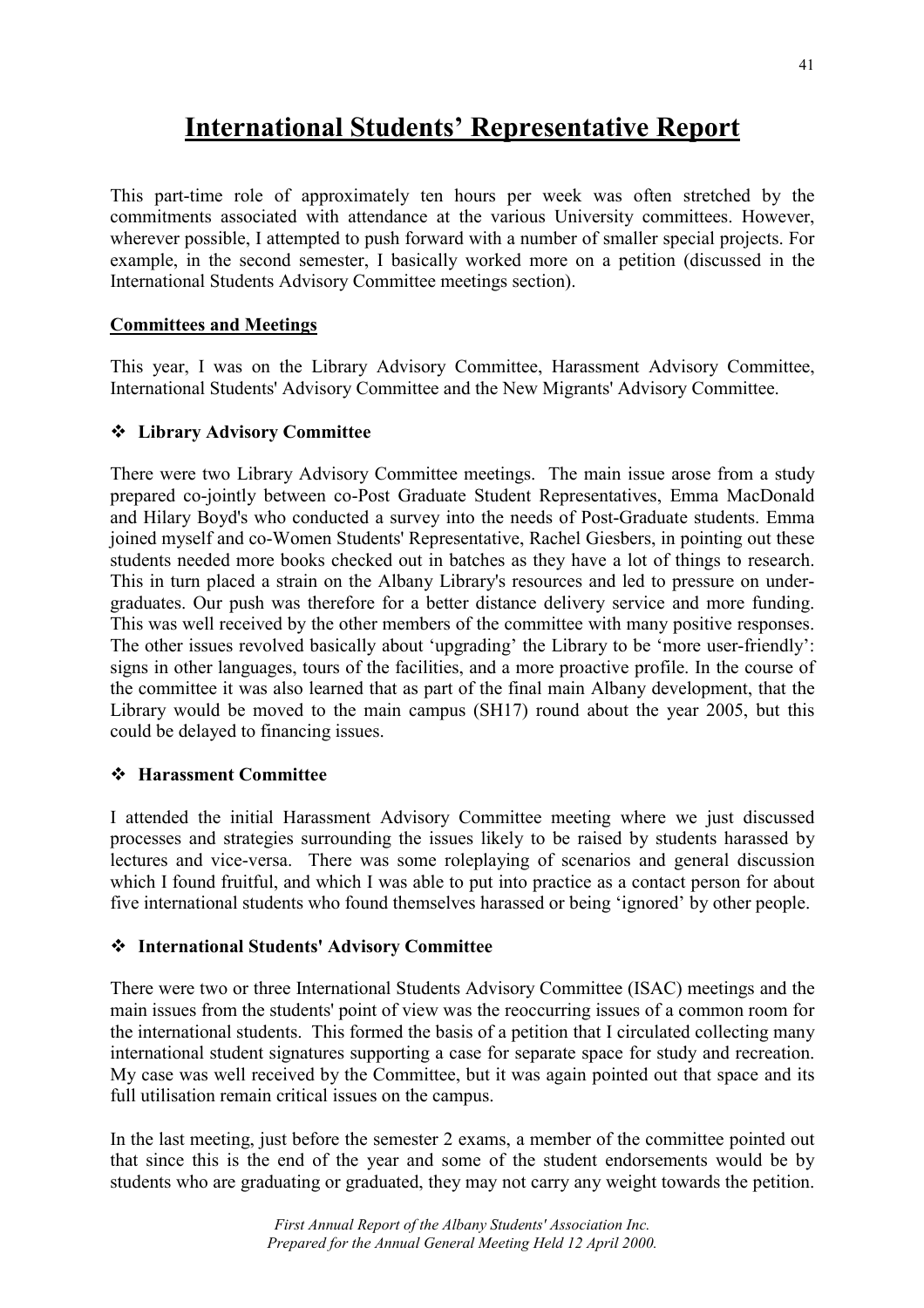So we reached a decision that I would be working with Diane Bailey, the International Students' Officer, and Phil Mann, the Students Affairs Manager, and put a section in the enrolment forms to the International students to canvas a wider response and see if students think they would need and use a common room.

Positive responses from the students mean that the ISAC would advice the University of the output of the survey with a recommendation to push for specific space. Unfortunately, I couldn't get into contact with Diane or Phil, as I was sick from the middle of the exams.

## **New Migrants' Advisory Committee**

There was one New Migrants' Advisory Committee meeting, and there was nothing much on the agenda but just a review of the previous meeting earlier this year. There was another meeting, which I wasn't able to attend, the last meeting for this year.

#### **Summary**

1999 was a good year. Our first year as ASA and I think we started off pretty well. We had a few ups and downs but we got through, and I think that's what learning to work as a team is all about. The main reason for those ups and downs, I think, was because the 1998 outgoing Executive did not give us as many pointers, and we spent a large part of the beginning of the year with the compulsory student referendum against us. But we all got through and that's what counts.

**Ajay Ranipeta International Students' Representative 1999**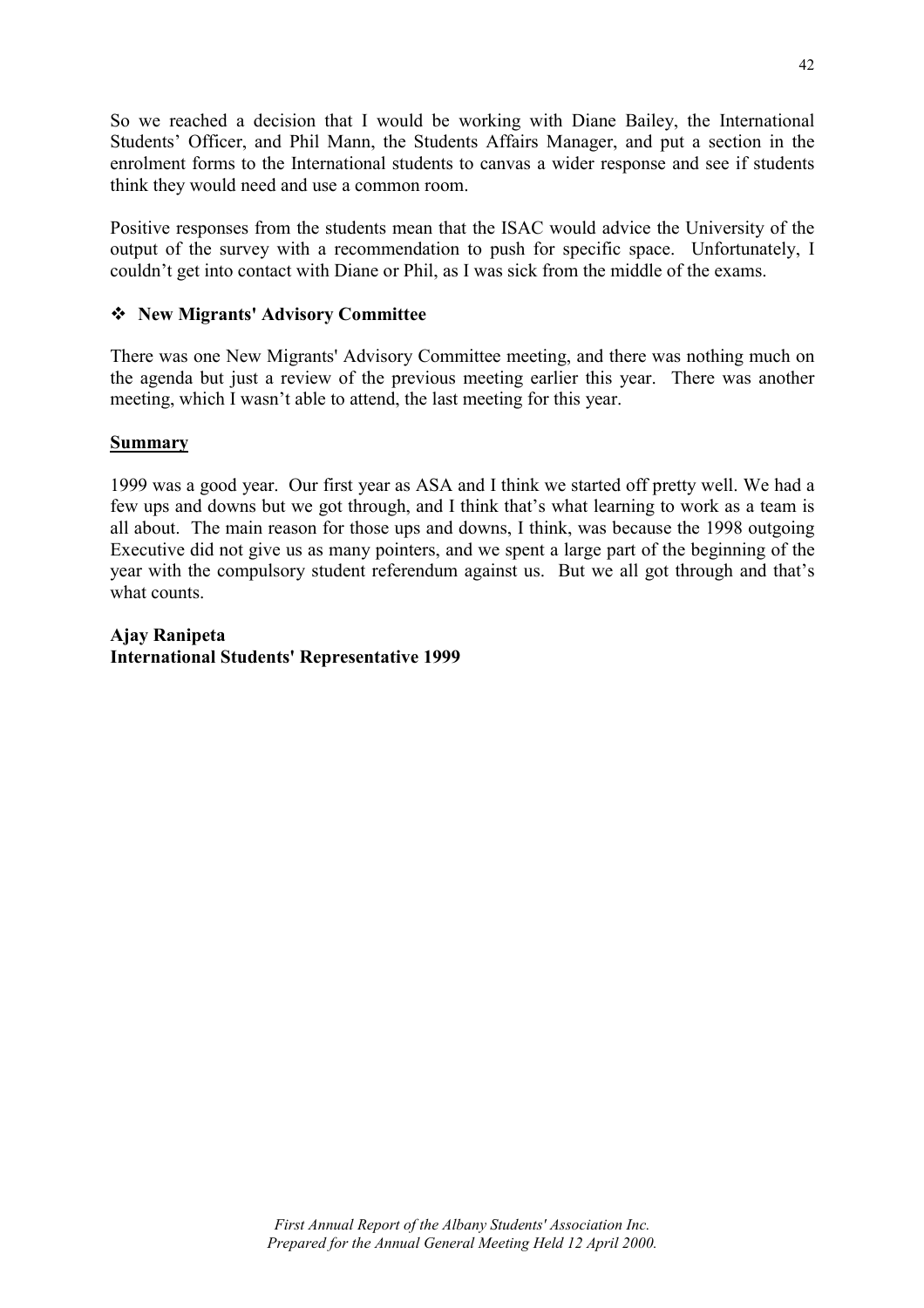# **Co-Post Graduate Students' Representatives Report**

This position started on 18 March when the two of us became ratified as Executive members for the position. Prior to this date, Emma had attended Graduate Students' Advisory Committee on 12 March at the bequest of Maria Cavanagh.

#### **Compulsory Student Membership Referendum**

At the time of our ratification, the present Executive was well into the swing of campaigning for Compulsory Student Membership. Due to the referendum forced on all students' association by the Government, this campaign took up a large percentage of the Executive's time for the first half semester. It is with great pleasure that we can write in this report that Massey students, as a whole, voted to retain universal student membership.

To celebrate this positive response and affirmation of Students' Associations, the Albany Students' Association held a "Day of Celebration." The first part of this was an afternoon tea held on 2 June on the main campus. Together with Mary-Liz Broadley, we organised this afternoon celebration. Included was a marvelous array of music supplied by Steve MacDonald, as well as food and coffee. Holding the celebration on the main campus meant that students who would not normally frequent the Oteha Rohe precinct were involved in the festivities. This proved a great success. The two of us would be very keen to have another afternoon gathering on the main campus as the students' response was very positive.

#### **Post-Graduate Students' Survey**

As Post-Graduate Students' Representatives, we completed and sent out over 850 surveys to all the post-grads at Albany. A copy of this survey was made available to the Executive as well as to the Library Advisory and Graduate Advisory committees and was generally well received.

The survey had approximately 6% return. This was encouraging as postal surveys have notoriously low returns. Respondents were asked to provide some information about themselves and then rank eight issues in terms of importance. Finally, they were given the opportunity to make any other comments on issues that concerned them.

The top three issues were funding followed closely by access to information and user pays for library inter-loans. Other issues of concern were the opening hours of the Library, and the lack of forum for postgraduates students to discuss ideas. Other issues that rated lower down were that of computer access followed by café opening hours and childcare.

#### **About the respondents**

Of the post-grads who responded to the survey, approximately 28% were male and 72% female. Ages ranged from 22 through to 94 years, the average age being a surprising 43 years! Sixty percent of respondents identified themselves as New Zealand European. The other 40% consisted of students who identified themselves as Maori, Asian, Sri Lankan or other.

The majority of respondents were undertaking Masters degrees, but there were some Diploma and Ph.D. students. There was a good range of subject representation including social sciences, business, nursing, education, psychology and mathematics.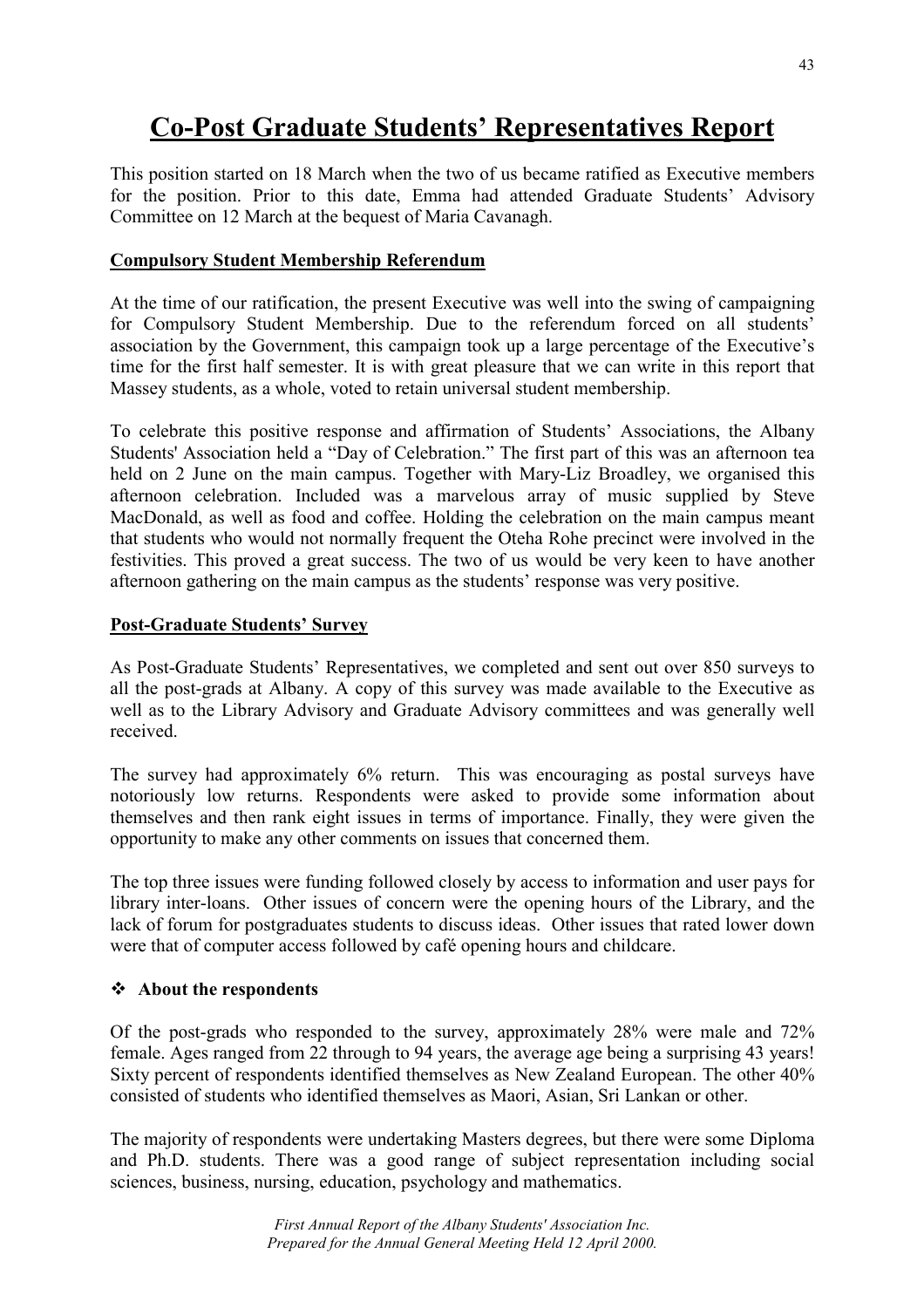Sixty-six percent of respondents indicated that they were part time students and 34% were studying full-time. Eight-five percent of the students were in paid/unpaid employment with the average number of hours per week totalling thirty-three.

## **Issues**

Respondents were asked to rank eight issues - child care, computer access, forum for postgraduates, access to information, user pays for library inter-loans, library opening hours, café hours and funding - in order of importance. The top three issues were funding followed closely by access to information and user pays for library inter-loans. Library opening hours and a forum for postgraduates were closely behind. Sixth was computer access followed by café opening hours and childcare.

Respondents also made comments on a number of areas. Generally the library was viewed in a positive light and the staff was seen as helpful. Other comments about library services included criticism about the limited number of books, access to books of readings not being made available early on, journal article holding time of five days not being long enough for students who are on campus infrequently, difficulty in getting requested books for block course students and reserve books not being available to distance students.

Payment of health fees also drew lots of comments. The general opinion seems to be that membership to its services should be optional. The hours were seen as inaccessible for parttime students. The question is should student be obliged to pay if they are unable to access the service.

The cafes drew some criticism for the quality of the food, prices not being clearly marked the cost of food and not being open for block courses. On the other hand, one respondent highly praised the macaroni cheese.

Other comments included issues around the distance of the car parks in terms of safety, access to supervisors for research, access to photocopiers in the Quad Block, insufficient information surrounding the academic grievance process and the quality of certain courses. Respondents suggested that there should be more social activities, assistance with employment opportunities for mature students and more interaction between lecturers and students.

#### **Comments**

It is important to note that a large number of postgraduate students are completing studies on a part-time basis. As these students (and some full-time students) are working as well, the actual time spent on campus is limited. Given this, Massey University and its associated services need to be more flexible in terms of the type of services offered and the times. One idea is to have late night and weekend hours where administration, academic staff, health services and the like are available for students.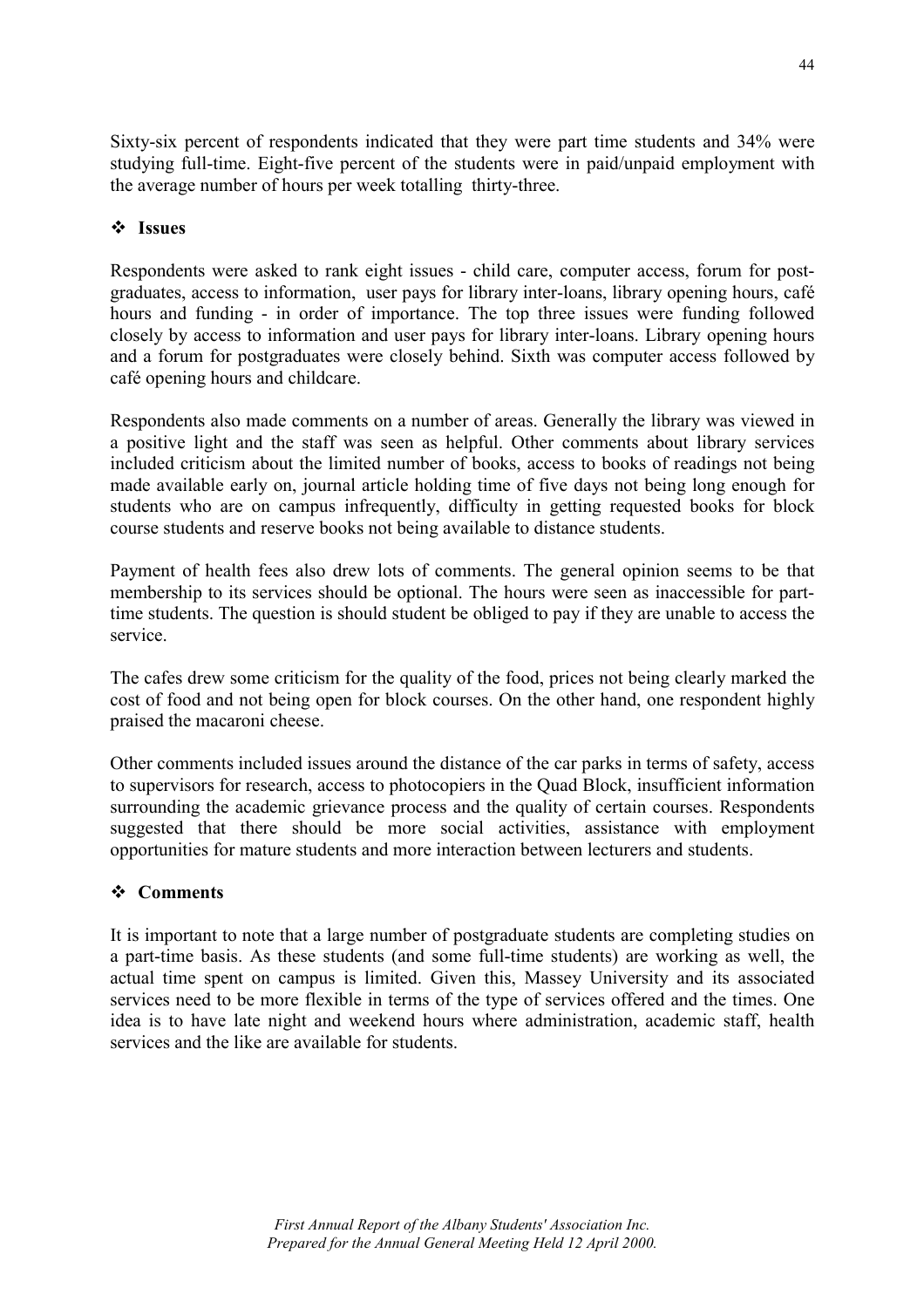The University needs to provide good quality and timely information. One suggestion is to produce a postgraduate pack sent to **all** postgraduate students, which would include sections on scholarships and funding available, academic requirements, research funds, academic grievance procedures and so on. The University currently sends information to students, but it is piecemeal. One issue causing confusion at the moment for example is the deadline for handing in theses. Rumours abound that the University has changed the deadline this year, yet the students we spoke to all had all been told different deadline dates by their faculties. This issue requires immediate attention.

Also it would be timely for the University to examine the facilities provided by different faculties for postgraduates. Some colleges provide rooms, computers and free tea, coffee and even milk! Some provide more limited services. Some consistency would be good!

Given the large number of post-graduate students at Massey University we believe it is time that the University acknowledged their importance by providing a more responsive service through flexible opening hours, co-ordinated and comprehensive information and better postgraduate facilities.

#### **University Committees**

Our role has also been to hold positions on a variety of University committees. In this capacity, we sit on the Graduate Students' Advisory Committee and the Equal Opportunities Committee. Alongside this, Emma has attended Library Advisory committee with Ajay Ranipeta. The major issue at the Graduate committee surrounded the continuing problems of access to the post-grad Computer Laboratory. We managed to push for a separate subcommittee to address this particular problem alongside the Registrar, Andrea Davies. Although we are not on this sub-committee, we look forward to positive results from the members who are. Anecdotal evidence from post-grad students on campus indicates that many of the identified problems are being worked through.

Our role has also been to hold positions of a variety of University Committees. In this capacity we sit on the Graduate Students Advisory Committee, the EEO Committee and the Library Advisory Committee. On the Graduate Students Advisory Committee issue from last year concerning access to, and the quality of, the Post Grad computer labs where still being addressed. This looks to be an on-going issue. Although some of the issues have been addressed, it is recommended that monitoring of this issue continues.

Another issue that has surfaced in respect to the computer labs in that of under- graduate access to them. A formal complaint was made in regards to students who have post graduate status, but who are studying at undergraduate level. This problem also occurred in 1998 as well. Due to lack of space in the labs only students who study at post grad level have access to the computers and study areas. This year undergraduate students with post graduate status were allowed to use the labs for the beginning of the year. In September they were informed that they no longer had access to the post grad facilities. After discussions with the University their under-grad status was confirmed and access was not granted. We have been assurance that in 2000 access will only be given to post-grad students, so the confusion faced by these students will no occur again.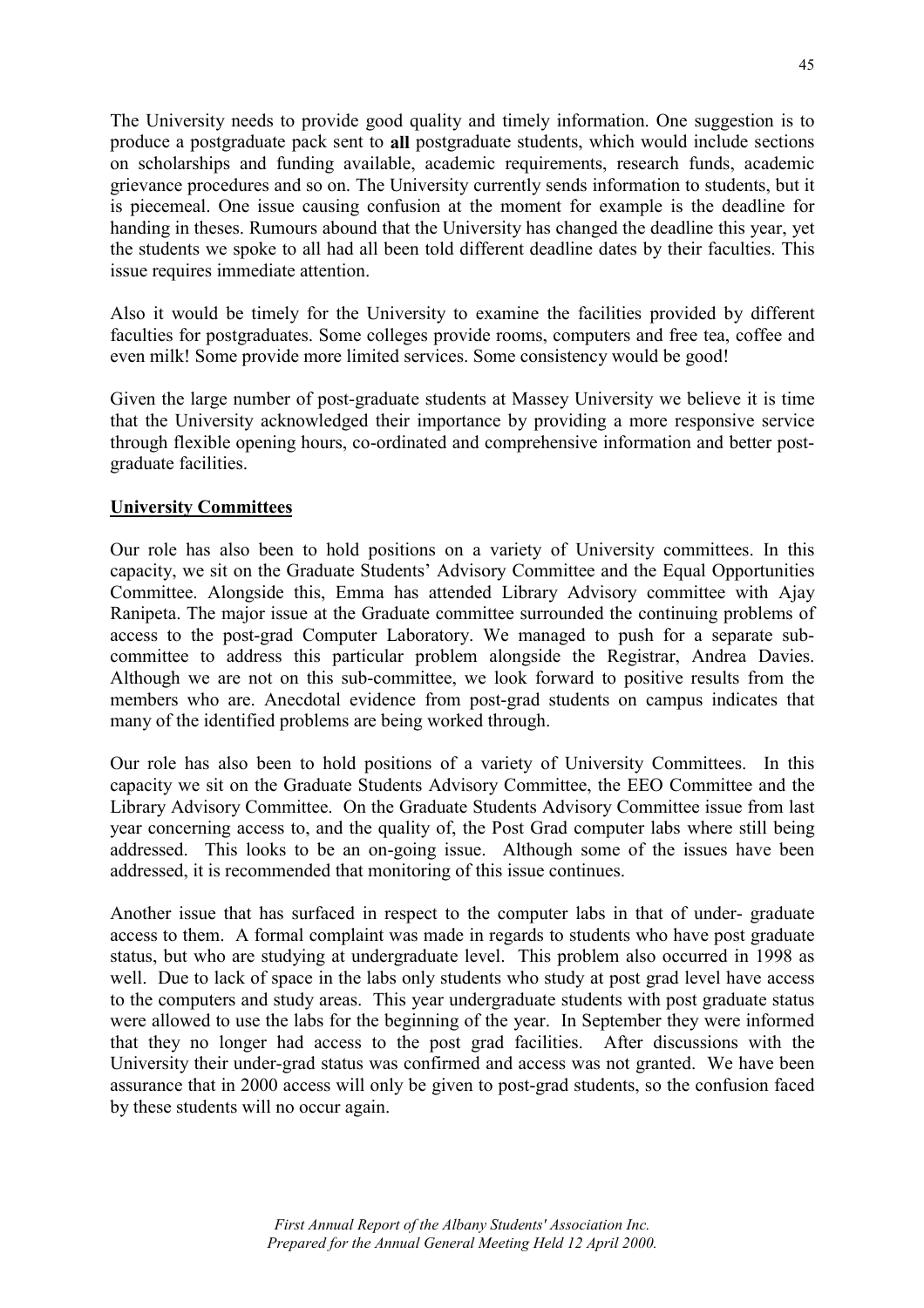On the Library Advisory Committee, Emma requested that the number of books post graduates can take out be increased to 100. Valerie Cohen is looking into this matter.

#### **Emma MacDonald and Hilary Boyd Co-Post Graduate Student Representatives 1999**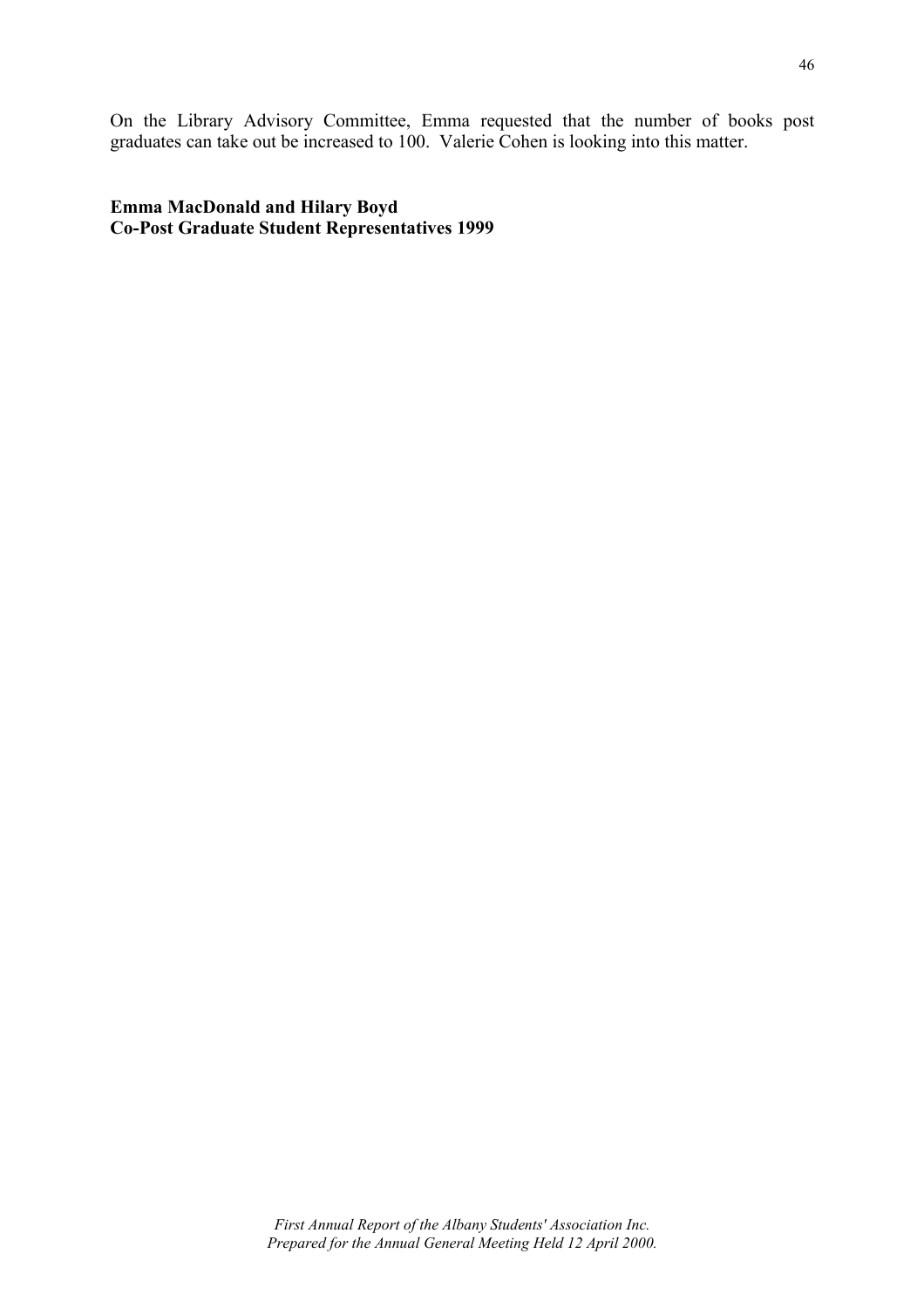# **Recreation and Leisure Representative's Report**

I have thoroughly enjoyed my position as the Recreation and Leisure Representative. Towards the beginning of the year I found it difficult moving into my role and felt I'd been "thrown in the deep end" as I did not really know what to expect. As the semester moved on and the New Zealand University Games (NZUG) quickly approached, I began to understand my role better and was able to put greater effort into the role, thanks to the help of many others.

This report covers a variety of aspects of my role, what I achieved personally and throughout the association. Some of the major areas of my role include the establishment and development of clubs on campus, organisation of the NZUG alongside the Team Manager, and attendance at several University committee and Board meetings.

Below is a list of objectives that I hoped to achieve throughout the year and which will benefit the students' association and hopefully challenge my own skills which I aim to develop as a result:

- To increase the involvement of students on campus in the form of recreation and sporting activities;
- \* To ensure all activities are well-promoted and available for all students to participate;
- To be the first point of contact for students regarding sporting events and other leisure activity queries;
- $\div$  To increase the number of clubs on campus and membership levels in general;
- To send a team down to the NZUG who are representative of our sporting levels at Albany;
- \* To ensure that Albany is a campus that values sport and recreation as an essential part of the future direction and development of this campus in years to come.

# **Major Events**

# **Clubs' Day**

Clubs' Day was the first bid event of the year. It was held on a very windy Wednesday  $24<sup>th</sup>$ February 1999. This day was hugely successful, with the venue being changed from previous years from the Oteha Rohe Precinct to the Quadrangle courtyard. From this day, great interest was generated in many clubs and from this, fifteen new ones have been established and affiliated.. All existing clubs made a great effort to promote themselves and raise their membership numbers in the process. The amount of interest in the NZUG to be held in April was also considerable.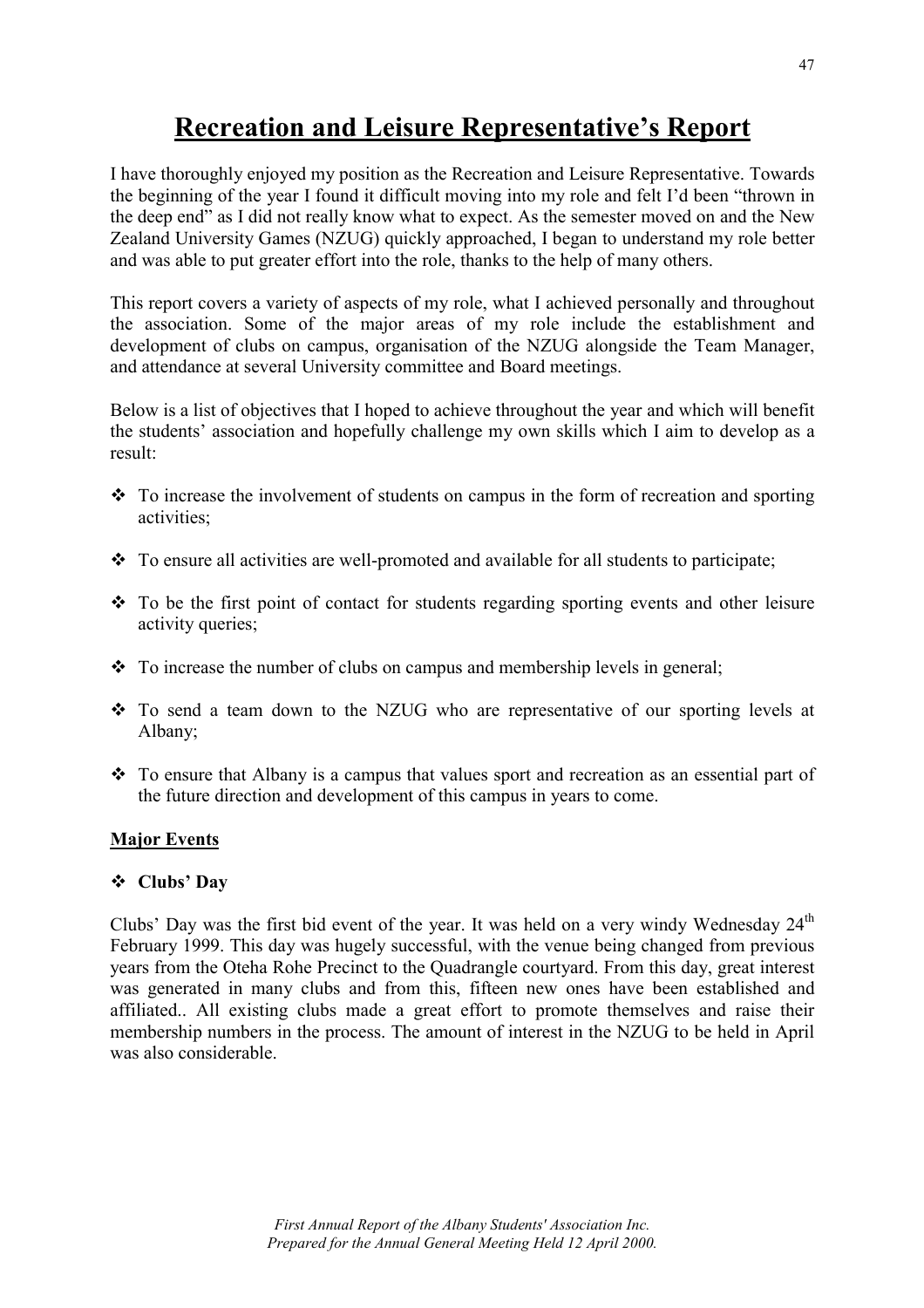#### **New Zealand University Games (NZUG)**

This is perhaps the biggest event of the year for all universities sports people to take part in. This year, the national competition was held in Christchurch from  $2<sup>nd</sup> – 5<sup>th</sup>$  April. Johnny Kale was hired as the Team Manager two weeks prior to the event, which made the job very difficult. A Team Manager is traditionally found seven months in advance in order to organise sponsorship and plan a large team to go down and compete in the various events. Due to Albany Students' Association not yet being accepted by University Sport New Zealand (USNZ) as a separate body, and our AGM being postponed, we could not hire a Team Manager or seek sponsorship for the entire team in time.

Despite these few hiccups, the NZUG was a huge success. We took down a team of 24 competitors who competed in Men's Touch, Mixed Touch, Powerlifting, Multisport and Mountain Biking. Two of our Badminton players became forced to play for the Otago Team, due their team-mates pulling out at the last minute.

Albany's results were as follows:

| ❖ Men's Touch            | $3^{\text{rd}}$ equal;    |
|--------------------------|---------------------------|
| ❖ Mixed Touch            | $5$ <sup>th;</sup>        |
| $\triangle$ Powerlifting | $2nd$ and $3rd$ placings; |
| ❖ Multisport             | $\varLambda^{\text{th}}$  |
| $\div$ Mountain Biking   | $1st$ and $3rd$ placings. |

The Men's Touch team managed to receive a sponsorship grant from 3B's (a bar located in Hibiscus Coast). We managed to get a set of highly discounted flights through a friend of Johnny's, that assisted our team considerably.

Like anything, there is always room for improvement. In the middle of the second semester it is recommended that the Team Manager for 2000's NZUG be appointed. In so doing, sponsorship can be organised in advance that will see more competitors able to take part. More research will need to be conducted by the Team Manager to find out the sporting talents amongst our students and ensure that everyone has the opportunity to compete in the event they want to. Unfortunately, this year we encountered a problem whereby only one or two competitors registered in a sport which meant that we would not take that particular team down. Next year, more effort will be required to find more students from Albany to represent these sports.

Considering the constraints, I think we did a great job and we heard only positive feedback from the competitors who went down. Many have even confirmed their interest and involvement in 2000. A big thank you to Johnny Kale (Team Manager) and Sarah Barson (Recreation Officer) who made this trip possible with their countless hours of effort and assistance.

# **Compulsory Party**

Due to the ASA receiving news of Massey's confirmed compulsory student membership vote in the referendum, the Executive committee thought it necessary to celebrate with a "Compulsory Party" held 2<sup>nd</sup> June at Scholars' Bar. Scott Rice, Tania Dickinson, Michelle Herbert and I took the responsibility for organising the event that went off as a great success.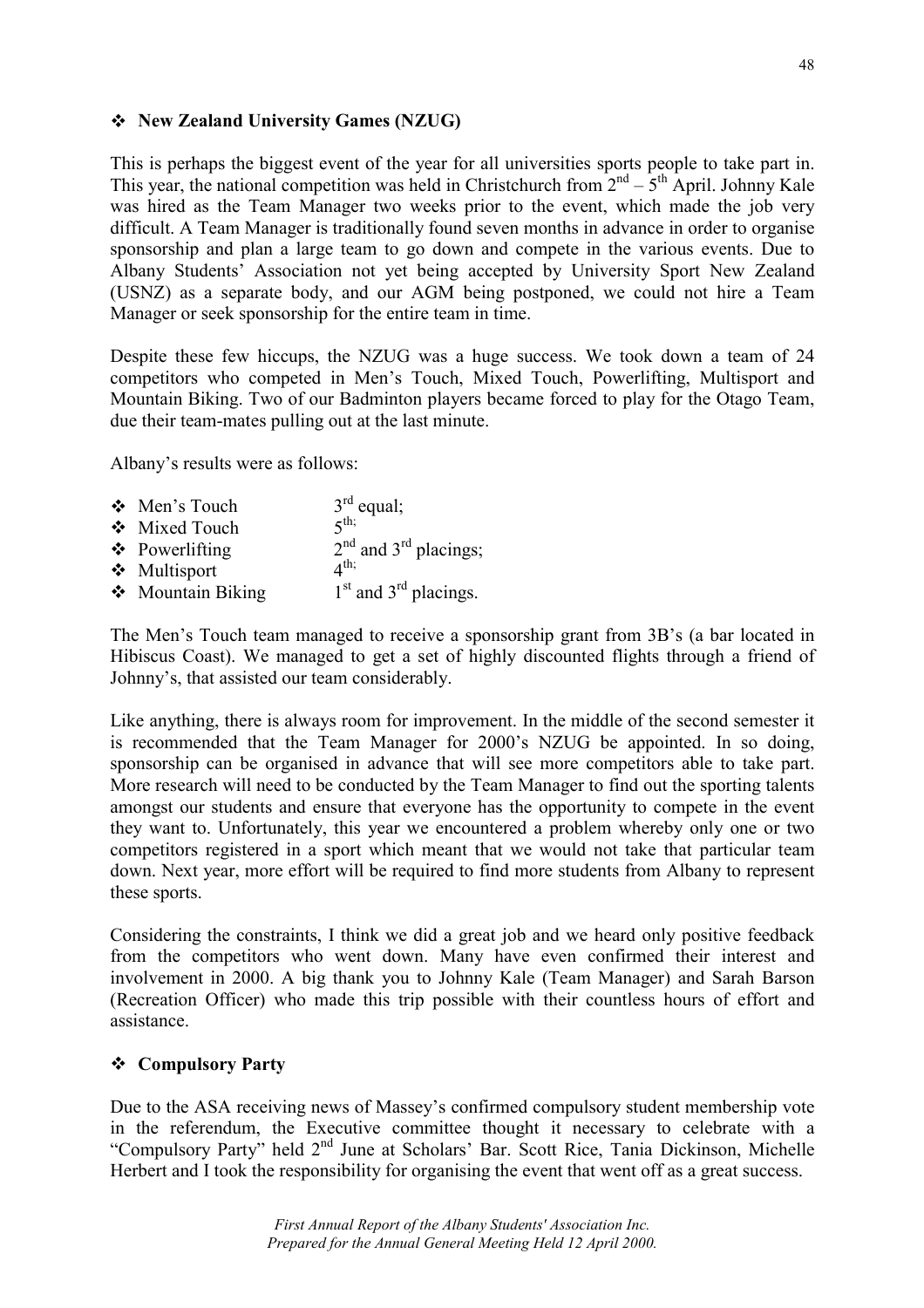#### **Sports Council Planning Weekend**

This event is run by USNZ on an annual basis. This year, the dates were the  $29<sup>th</sup>$  and  $30<sup>th</sup>$ May. Unfortunately, due to a lack of organisation by the Sports Councils, the weekend was postponed to  $10^{th}$  and  $11^{th}$  July in order to organise appropriate representatives to participate and because this is in the holiday break freeing more people to attend. The only team to receive training from Albany was the Ski Club who worked with the Snow-sports Council.

## **Foot-E Rugby Tournament**

The Auckland Rugby Football Union organised a social competition held between the various Auckland tertiary institutions. The competition ran from  $18<sup>th</sup>$  July –  $29<sup>th</sup>$  August as a sevenweek competition series played on Sunday afternoons with a 1 p.m. kick-off. We entered three men's teams and one women's team at a cost of \$300 per team so a degree of fundraising was required in order to support the teams.

#### **Club Life on Campus**

We started the year with six affiliated clubs and finished the year with sixteen. Here are some of the high points:

#### **Ski Club**

Attended the Snow Sports Council training in Wellington. Mark Andersen, President organised a trip to the Winter Festival in Ohakune and ran a fun-raiser at the bar to support it. With the enthusiasm generated by the members, the ski club has been very successful and worthwhile.

# **International Club**

Developed by myself in association with the International Students' Representative, Ajay Ranipeta, this club aims to encourage international students to interact with one another in a social setting. Many students travel from overseas to New Zealand and study at university without seeing much of the country or its culture. One of the primary aims is to organise trips around the country to give these students just this sort of opportunity.

# **MADSODS – Drama Club**

This year, MADSODS completed two projects. The first was the performance of "Vampires Suck" held in the Common Room during Orientation Week. The other was the "Wetfish" workshop, which sort to encourage students with little knowledge of drama or performing arts to come and participate in a range of drama workshops and activities. Many attended both activities and as a consequence the club continues to grow from strength to strength. MADSODS is our only visual arts club on campus and needs to be supported by all. They are already planning for the 2000 Orientation Week.

At this year's Graduation ceremony, they also took the plunge and contributed a visual display with body painting and rolling on canvas as light relief at the Champagne Breakfast.